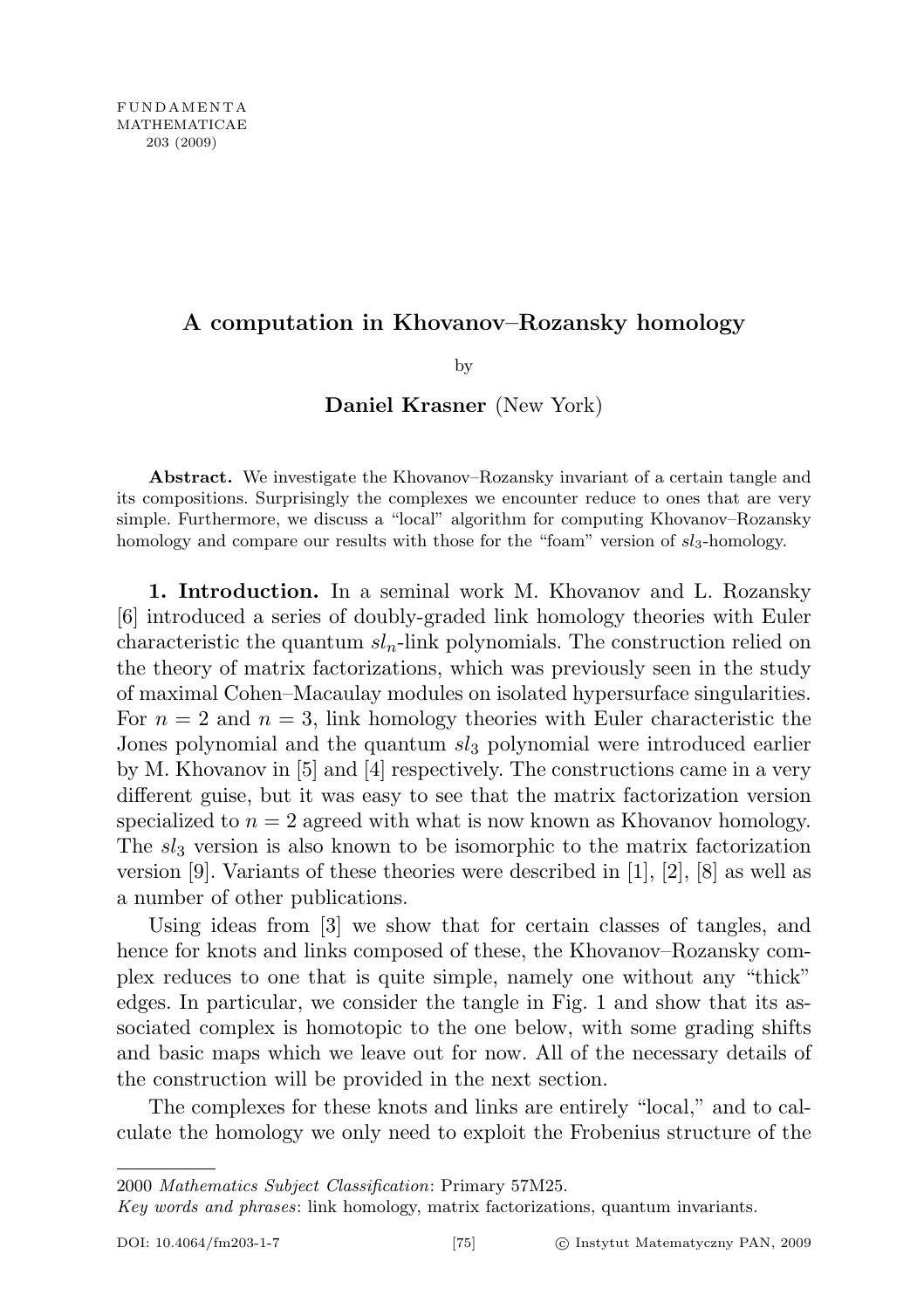

Fig. 1. Our main tangle and its reduced complex

underlying algebra assigned to the unknot. Hence, here the calculations and complexity are similar to that of  $sl_2$ -homology. We also discuss a general algorithm, basically the one described in [3], to compute these homology groups in a more time-efficient manner. We compare our results with similar computations in the version of  $sl_3$ -homology found in [4], which we refer to as the "foam" version (foams are certain types of cobordisms described in this paper), and giving an explicit isomorphism between the two versions.

The paper is structured as follows: in Section 2 we give a brief review of Khovanov–Rozansky homology, but assume that the reader is either familiar with the material or is willing to take a lot for granted; in Sections 3 through 5 we go through the main calculation; in Section 6 we discuss the algorithm and "foam" version of  $sl_3$ -homology.

## 2. A review of Khovanov–Rozansky homology

*Matrix factorizations.* Let  $R = \mathbb{Q}[x_1, \ldots, x_n]$  be a graded polynomial ring in *n* variables with deg( $x_i$ ) = 2, and let  $\omega \in R$ . A matrix factorization with potential  $\omega$  is a collection of two free R-modules  $M^0$  and  $M^1$  and *R*-module maps  $d^0: M^0 \to M^1$  and  $d^1: M^1 \to M^0$  such that

$$
d^0 \circ d^1 = \omega \operatorname{Id} \text{ and } d^1 \circ d^0 = \omega \operatorname{Id}.
$$

The  $d^{i}$ 's are referred to as *differentials* and we often denote such a 2-complex by  $\mathbf{0}$ 1

$$
M: M^0 \xrightarrow{d^0} M^1 \xrightarrow{d^1} M^0.
$$

Given two matrix factorizations  $M_1$  and  $M_2$  with potentials  $\omega_1$  and  $\omega_2$ respectively, their tensor product is given as the tensor product of complexes, and it is easy to see that  $M_1 \otimes M_2$  is a matrix factorization with potential  $\omega_1 + \omega_2$ .

To keep track of minus signs, it is convenient to assign a label to the factorization and denote it by

$$
M: M(\emptyset) \xrightarrow{d^0} M(a) \xrightarrow{d^1} M(\emptyset),
$$

so that the tensor product  $M \otimes M$  of two factorizations can be written as

$$
\begin{pmatrix} M(\emptyset) \\ M(ab) \end{pmatrix} \rightarrow \begin{pmatrix} M(a) \\ M(b) \end{pmatrix} \rightarrow \begin{pmatrix} M(\emptyset) \\ M(ab) \end{pmatrix}
$$

.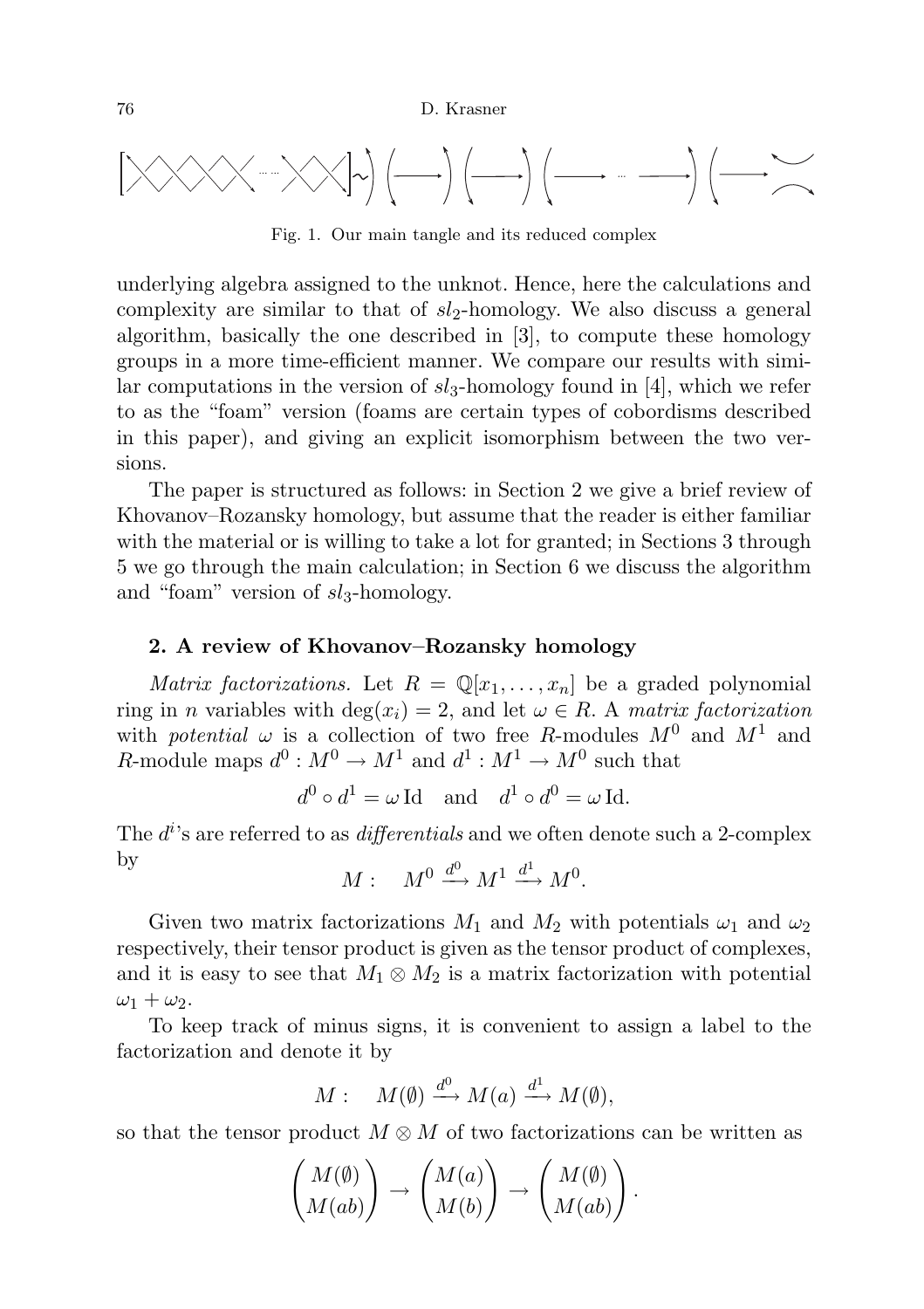Here we are simply replacing  $M^0$  by  $M(\emptyset)$  and  $M^1$  by a label such as  $M(a)$ ; this will be useful below when we assign facorizations to plane graphs. See [6] for a more detailed treatment.

A homomorphism  $f : M \to N$  of two factorizations is a pair of homomorphisms  $f^0: M^0 \to N^0$  and  $f^1: M^1 \to N^1$  such that the following diagram is commutative:

$$
M^0 \xrightarrow{d^0} M^1 \xrightarrow{d^1} M^0
$$
  

$$
\downarrow f^0 \qquad \downarrow f^1 \qquad \downarrow f^0
$$
  

$$
N^0 \xrightarrow{d^0} N^1 \xrightarrow{d^1} N^0
$$

A homotopy h between maps  $f, g: M \to N$  of factorizations is a pair of maps  $h^i: M^i \to N^{i-1}$  such that  $f - g = h \circ d_M + d_N \circ h$  where  $d_M$  and  $d_N$ are the differentials in  $M$  and  $N$  respectively. For a detailed treatment of matrix factorizations we refer the reader to [6].

Grading shifts. Let M be a matrix factorization as above, with  $M^0$  and  $M<sup>1</sup>$  being Z-graded modules over a Z-graded ring, and let  $k \in \mathbb{Z}$ . Let  $M\{k\}$ be the module M with degrees shifted up by k. By  $M \langle k \rangle^i = M^{i+k}$  with  $i+k$ taken mod 2 we denote the shift in homological grading coming from the factorization. Later we will see another homological grading of our complex, arising from the resolutions of a link diagram, and the shifted module there will be denoted by  $M[k]$ .

Planar graphs and matrix factorizations. Our graphs are embedded in a disk and have two types of edges, unoriented and oriented. Unoriented edges are called "thick" and drawn accordingly; each vertex adjoining a thick edge has either two oriented edges leaving it or two entering. In Fig. 3 left  $x_1, x_2$  are outgoing and  $x_3, x_4$  are incoming. Oriented edges are allowed to have marks and we also allow closed loops; points of the boundary are also referred to as marks. See for example Fig. 2 below. To such a graph Γ we assign a matrix factorization in the following manner:

To a thick edge t as in Fig. 3 (left) we assign a factorization  $C_t$  with potential  $\omega_t = x_1^{n+1} + x_2^{n+1} - x_3^{n+1} - x_4^{n+1}$  over the ring  $R_t = \mathbb{Q}[x_1, x_2, x_3, x_4]$ . Since  $x^{n+1} + y^{n+1}$  lies in the ideal generated by  $x + y$  and xy we can write it as a polynomial  $g(x + y, xy)$ . Hence,  $\omega_t$  can be written as

$$
\omega_t = (x_1 + x_2 - x_3 - x_4)u_1 + (x_1x_2 - x_3x_4)u_2
$$

where

$$
u_1 = \frac{x_1^{n+1} + x_2^{n+1} - g(x_3 + x_4, x_1x_2)}{x_1 + x_2 - x_3 - x_4},
$$
  

$$
u_2 = \frac{g(x_3 + x_4, x_1x_2) - x_3^{n+1} - x_4^{n+1}}{x_1x_2 - x_3x_4}.
$$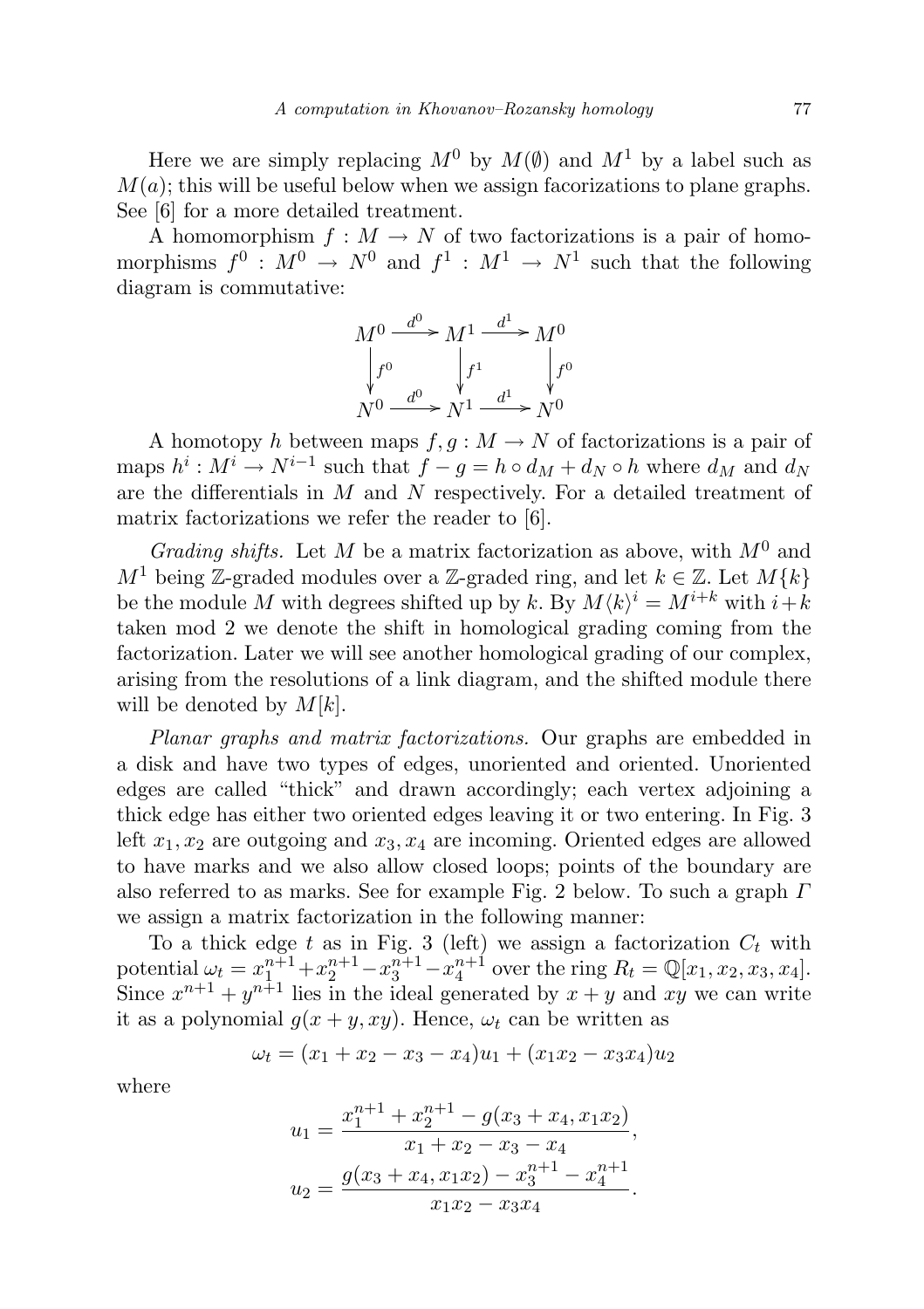

Fig. 2. A planar graph



Fig. 3. Maps  $\chi_0$  and  $\chi_1$ 

 $C_t$  is the tensor product of graded factorizations

$$
R_t \xrightarrow{u_1} R_t \{1 - n\} \xrightarrow{x_1 + x_2 - x_3 - x_4} R_t
$$

and

$$
R_t \xrightarrow{u_2} R_t \{3 - n\} \xrightarrow{x_1 x_2 - x_3 x_4} R_t.
$$

To an arc  $\alpha$  bounded by marks oriented from j to i we assign the factorization  $L_j^i$ ,

$$
R_{\alpha} \xrightarrow{\pi_{ij}} R_{\alpha} \xrightarrow{x_i - x_j} R_{\alpha},
$$

where  $R_{\alpha} = \mathbb{Q}[x_i, x_j]$  and

$$
\pi_{ij} = \frac{x_i^{n+1} - x_j^{n+1}}{x_i - x_j}.
$$

Finally, to an oriented loop with no marks we assign the complex  $0 \rightarrow$  $A \to 0 = A(1)$  where  $A = \mathbb{Q}[x]/(x^n)$ . [Note: to a loop with marks we assign the tensor product of  $L_j^i$ 's as above, but this turns out to be isomorphic to  $A\langle 1 \rangle$  in the homotopy category.

We define  $C(\Gamma)$  to be the tensor product of  $C_t$  over all thick edges t,  $L_j^i$  over all edges  $\alpha$  from i to j, and  $A\langle 1\rangle$  over all oriented markless loops. This tensor product is taken over appropriate rings such that  $C[\Gamma]$  is a free module over  $R = \mathbb{Q}[x_i]$  where the  $x_i$ 's are marks. For example, to the graph in Fig. 2 we assign  $C(\Gamma) = L_4^7 \otimes C_{t_1} \otimes L_6^3 \otimes C_{t_2} \otimes L_8^{10} \otimes A\langle 1 \rangle$  tensored over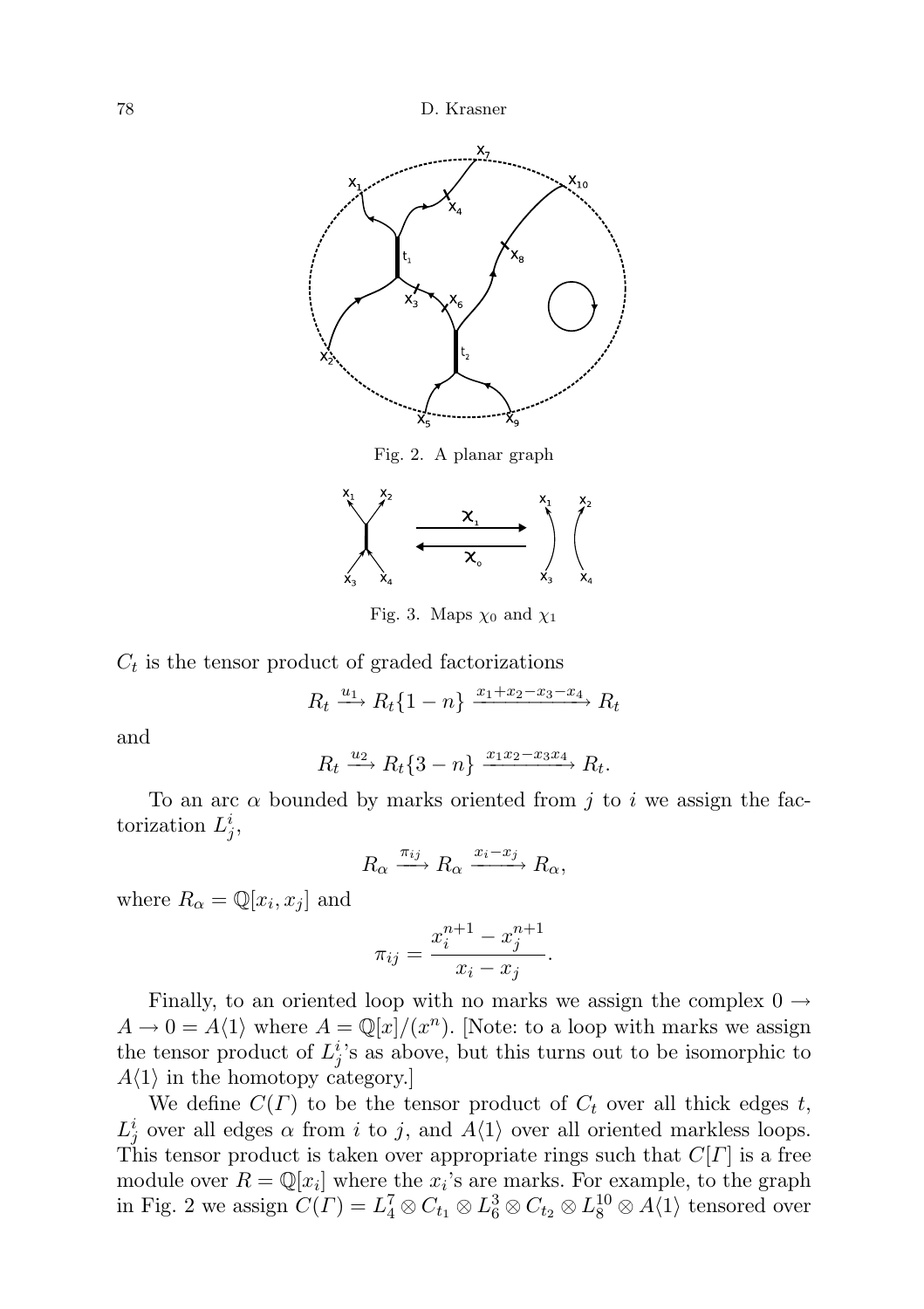$\mathbb{Q}[x_4], \mathbb{Q}[x_3], \mathbb{Q}[x_6], \mathbb{Q}[x_8], \mathbb{Q}$  respectively.  $C(\Gamma)$  becomes a  $\mathbb{Z} \oplus \mathbb{Z}_2$ -graded complex with the  $\mathbb{Z}_2$ -grading coming from the factorization. It has potential  $\omega = \sum_{i \in \partial \Gamma} \pm x_i^{n+1}$ , where  $\partial \Gamma$  is the set of all boundary marks and the  $\pm$  is determined by whether the direction of the edge corresponding to  $x_i$ is towards or away from the boundary. [Note: if  $\Gamma$  is a closed graph the potential is zero.]

The maps  $\chi_0$  and  $\chi_1$ . We now define maps between matrix factorizations associated to the thick edge and two disjoint arcs as in Fig. 3. Let  $\Gamma^0$ correspond to the two disjoint arcs, and  $\Gamma^1$  to the thick edge.

 $C(\Gamma^0)$  is the tensor product of  $L_4^1$  and  $L_3^2$ . If we assign labels a, b to  $L_4^1$ ,  $L_3^2$  respectively, the tensor product can be written as

$$
\begin{pmatrix} R(\emptyset) \\ R(ab)\{2-2n\} \end{pmatrix} \xrightarrow{P_0} \begin{pmatrix} R(a)\{1-n\} \\ R(b)\{1-n\} \end{pmatrix} \xrightarrow{P_1} \begin{pmatrix} R(\emptyset) \\ R(ab)\{2-2n\} \end{pmatrix},
$$

where

$$
P_0 = \begin{pmatrix} \pi_{14} & x_2 - x_3 \\ \pi_{23} & x_4 - x_1 \end{pmatrix}, \quad P_1 = \begin{pmatrix} x_1 - x_4 & x_2 - x_3 \\ \pi_{23} & -\pi_{14} \end{pmatrix},
$$

$$
\pi_{ij} = \sum_{k=0}^n x_i^k x_j^{n-k}.
$$

Assigning labels a' and b' to the two factorizations in  $C(\Gamma^1)$ , we see that  $C(\Gamma^1)$  is given by

$$
\begin{pmatrix} R(\emptyset)\{-1\} \\ R(a'b')\{3-2n\} \end{pmatrix} \xrightarrow{Q_1} \begin{pmatrix} R(a')\{n\} \\ R(b')\{2-n\} \end{pmatrix} \xrightarrow{Q_2} \begin{pmatrix} R(\emptyset)\{-1\} \\ R(a'b')\{3-2n\} \end{pmatrix},
$$

where

$$
Q_1 = \begin{pmatrix} u_1 & x_1x_2 - x_3x_4 \\ u_2 & x_3 + x_4 - x_1 - x_2 \end{pmatrix},
$$
  
\n
$$
Q_2 = \begin{pmatrix} x_1 + x_2 - x_3 - x_4 & x_1x_2 - x_3x_4 \\ u_2 & -u_1 \end{pmatrix}.
$$

A map between  $C(\Gamma^0)$  and  $C(\Gamma^1)$  can be given by a pair of  $2 \times 2$  matrices. Define  $\chi_0: C(\Gamma^0) \to C(\Gamma^1)$  by

$$
U_0 = \begin{pmatrix} x_1 - x_3 & 0 \\ \frac{u_1 + x_1 u_2 - \pi_{23}}{x_1 - x_4} & 1 \end{pmatrix}, \quad U_1 = \begin{pmatrix} x_1 & -x_3 \\ -1 & 1 \end{pmatrix},
$$
  

$$
U_1 = \begin{pmatrix} 1 \\ -1 \end{pmatrix}
$$

and  $\chi_1: C(\Gamma^1) \to C(\Gamma^0)$  by

$$
V_0 = \begin{pmatrix} 1 & 0 \\ \frac{u_1 + x_1 u_2 - \pi_{23}}{x_4 - x_1} & x_1 - x_3 \end{pmatrix}, \quad V_1 = \begin{pmatrix} 1 & x_3 \\ 1 & x_1 \end{pmatrix}.
$$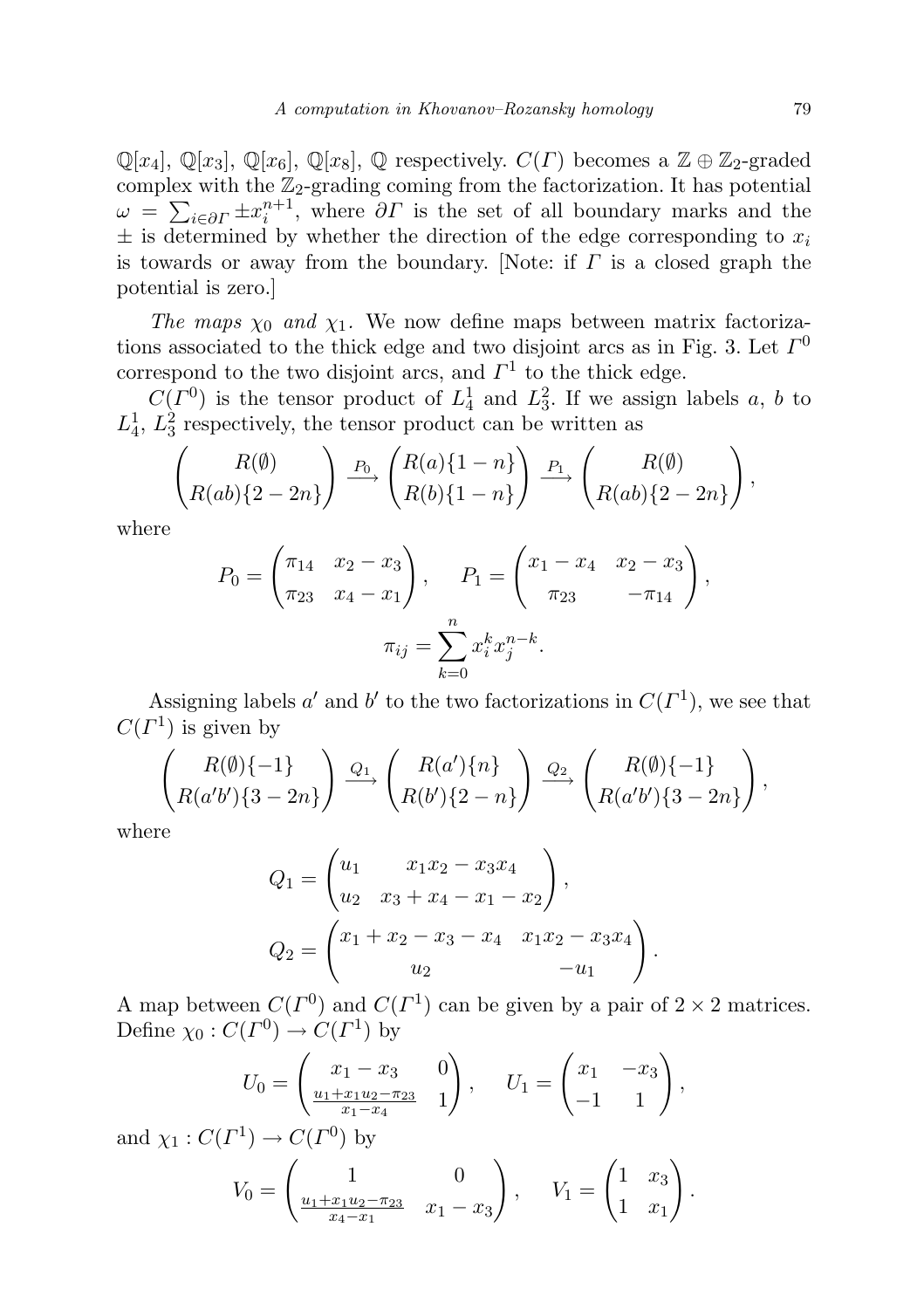These maps have degree 1. Computing we see that  $\chi_1\chi_0 = (x_1-x_3)I$ , where I is the identity matrix, i.e.  $\chi_1\chi_0$  is multiplication by  $x_1 - x_3$ . Similarly  $\chi_0 \chi_1 = (x_4 - x_2)I$ . [Note: these are specializations of the maps  $\chi_0$  and  $\chi_1$ given in [6], with  $\lambda = 0$  and  $\mu = 1$ . As these maps are homotopic for any rational value of  $\lambda$  and  $\mu$  we are free to do so.

Define the trace  $\varepsilon : \mathbb{Q}[x]/(x^n) \to \mathbb{Q}$  as  $\varepsilon(x^i) = 0$  for  $i \neq n-1$  and  $\varepsilon(x^{n-1}) = 1$ . The unit  $\iota : \mathbb{Q} \to \mathbb{Q}[x]/(x^n)$  is defined by  $\iota(1) = 1$ .

The relations between  $C(\Gamma)$ 's mimic the graph skein relations (see for example [6]), and we list the ones needed below.

DIRECT SUM DECOMPOSITION 0:





where

$$
D_0 = \sum_{i=0}^{n-1} x^i \iota
$$
 and  $D_0^{-1} = \sum_{i=0}^{n-1} \varepsilon x^{n-1-i}$ .

By the pictures above, we really mean the complexes assigned to them, i.e.  $\mathcal{O}(1)$  is the complex with Q sitting in homological grading 1 and the unknot is the complex  $A(1)$  as above. The map  $x^{i} \iota$  is a composition of maps

$$
A\langle 1 \rangle \xrightarrow{x^i} \langle 1 \rangle \xrightarrow{\iota} \emptyset \langle 1 \rangle,
$$

where  $x^i$  is multiplication and  $\iota$  is the unit map, i.e.  $x^i\iota$  is the map

$$
\mathbb{Q}[x]/(x^n) \xrightarrow{x^i} \mathbb{Q}[x]/(x^n) \xrightarrow{\iota} \mathbb{Q}.
$$

Similar with  $\varepsilon x^{n-1-i}$ . It is easy to check that the above maps are grading preserving and their composition is the identity.

DIRECT SUM DECOMPOSITION I:



where

$$
D_1 = \sum_{i=0}^{n-2} \beta x_1^{n-i-2} \quad \text{and} \quad D_1^{-1} = \sum_{i=0}^{n-2} \sum_{j=0}^{i} x_1^j x_2^{i-j} \alpha
$$

with  $\alpha := \chi_0 \circ \iota'$  and  $\beta := \varepsilon' \circ \chi_1$ . Here  $\iota' = \iota \otimes \mathrm{Id}$  and  $\varepsilon' = \varepsilon \otimes \mathrm{Id}$ ; the Id corresponds to the arc with endpoints labeled by  $x_2, x_3$ , i.e.  $\iota'$  is the map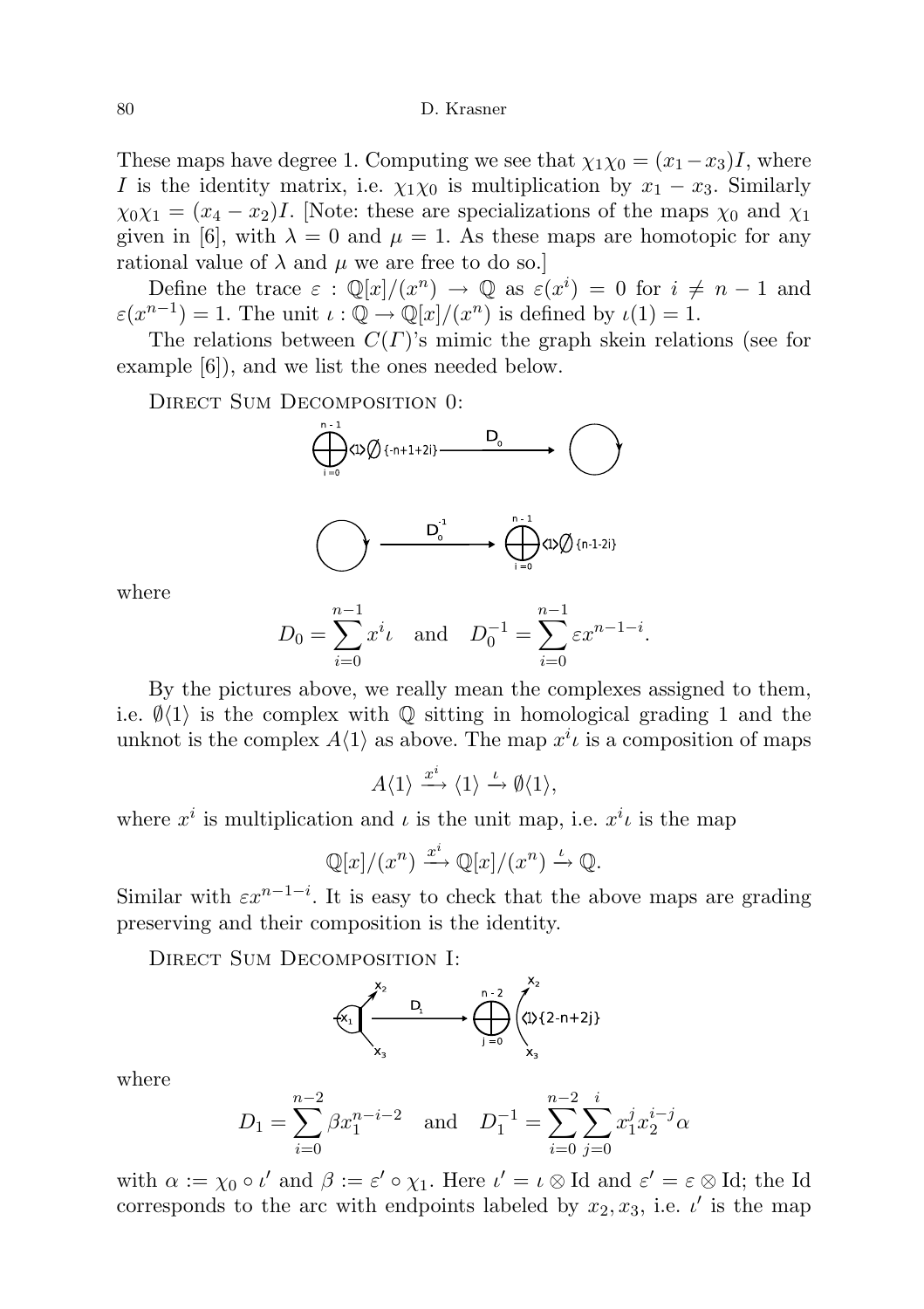

Fig. 5. The map  $\beta$ 

that includes the single arc diagram into one with the unkot and single arc disjoint (see Fig. 4). Similar with  $\varepsilon'$  in the right half of Fig. 5.

Direct Sum Decomposition II:



where

$$
D_2 = S \oplus \sum_{j=0}^{n-3} \beta_j
$$
 and  $\beta_j = \sum_{j=0}^{n-3} \beta \sum_{a+b+c=n-3-j} x_2^a x_4^b x_1^c$ .

Here  $\beta$  is given by the composition of two  $\chi_1$ 's, corresponding to the two thick edges on the left-hand side above, and the trace map  $\varepsilon$  (see Fig. 6). Finally, S is gotten by "merging" the thick edges together to form two disjoint horizontal arcs, as in the top right-hand corner above; an exact description of S will not really matter so we will not go into details and refer the interested reader to [6].



Fig. 6. The map  $\beta$ 

Tangles and complexes. We resolve a crossing p in the two ways and assign to it a complex  $C<sup>p</sup>$  depending on whether the crossing is positive or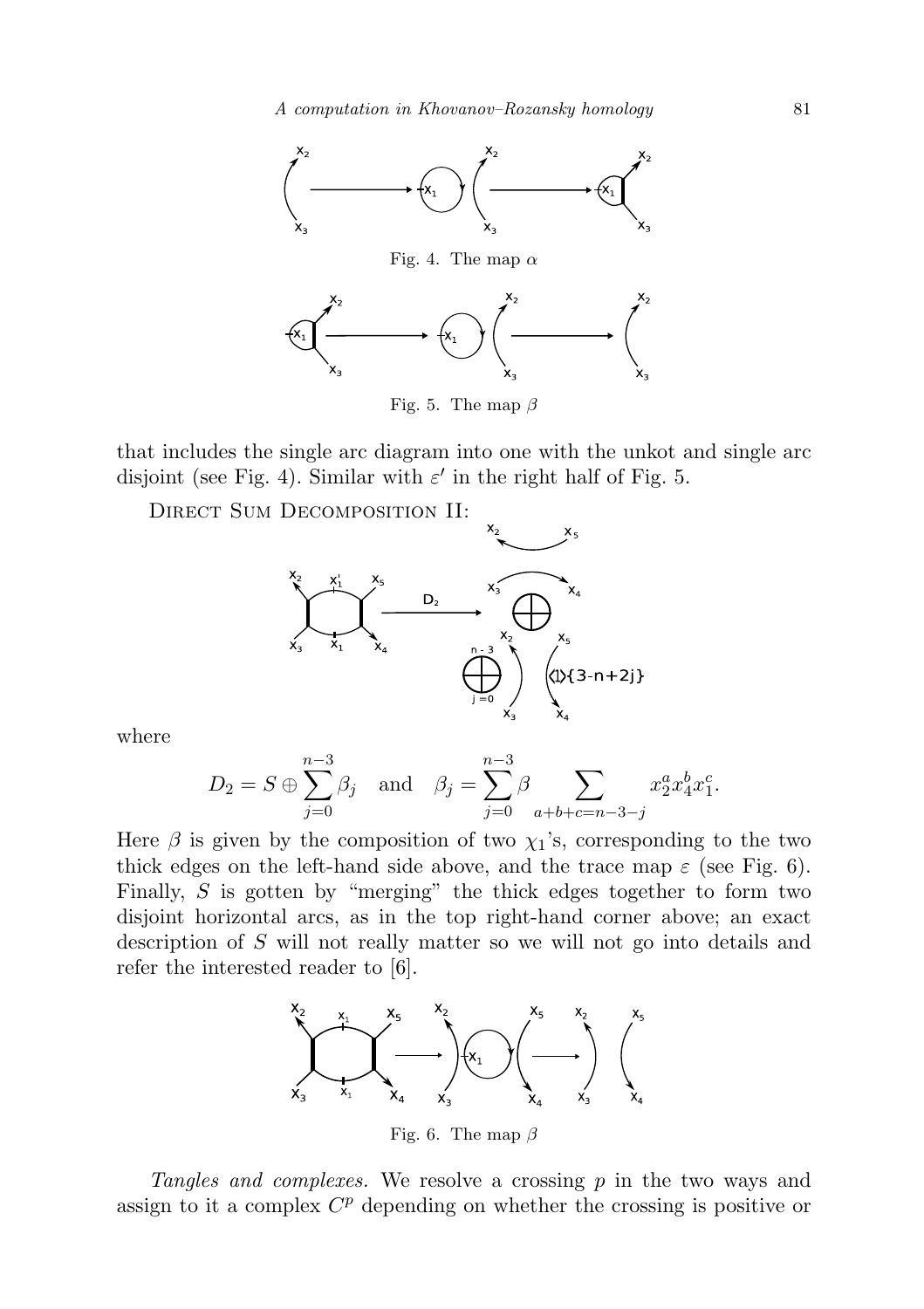

Fig. 7. Complexes associated to pos/neg crossings; the numbers below the diagrams are cohomological degrees.

negative. To a diagram  $D$  representing a tangle  $L$  we assign the complex  $C(D)$  of matrix factorization which is the tensor product of  $C<sup>p</sup>$  over all crossings p, of  $L_j^i$  over arcs  $j \to i$ , and of  $A\langle 1 \rangle$  over all crossingless markless circles in D. The tensor product is taken as before so that  $C(D)$  is free and of finite rank as an R-module. This complex is  $\mathbb{Z} \oplus \mathbb{Z} \oplus \mathbb{Z}_2$ -graded.

THEOREM 1 (Khovanov–Rozansky, [6]). The isomorphism class of  $C(D)$ up to homotopy is an invariant of the tangle.

If L is a link the cohomology groups are nontrivial only in degree equal to the number of components of  $L \mod 2$ . Hence, the grading reduces to  $\mathbb{Z} \oplus \mathbb{Z}$ . The resulting cohomology groups are denoted by

$$
H_n(D) = \bigoplus_{i,j \in \mathbb{Z}} H_n^{i,j}(D),
$$

and the Euler characteristic of  $H_n(D)$  is the quantum link polynomial  $P_n(L)$ , i.e.

$$
P_n(L) = \sum_{i,j \in \mathbb{Z}} (-1)^i q^j \dim_{\mathbb{Q}} H_n^{i,j}(D).
$$

The isomorphism classes of  $H_n^{i,j}(D)$  depend only on the link L, and hence are invariants of the link.

Gaussian elimination for complexes

LEMMA 2. If  $\phi : B \to D$  is an isomorphism (in some additive cate $qory C$ , then the four-term complex segment

(1) 
$$
\cdots \to [A] \xrightarrow{\binom{\alpha}{\beta}} \begin{bmatrix} B \\ C \end{bmatrix} \xrightarrow{\binom{\phi}{\gamma} \stackrel{\delta}{\epsilon}} \begin{bmatrix} D \\ E \end{bmatrix} \xrightarrow{(\mu \nu)} [F] \to \cdots
$$

is isomorphic to the (direct sum) complex segment

(2) 
$$
\cdots \to [A] \xrightarrow{\binom{0}{\beta}} \begin{bmatrix} B \\ C \end{bmatrix} \xrightarrow{\binom{\phi}{0} \underbrace{\binom{0}{0} \underbrace{\binom{0}{0} \nu}}_{\text{F}} \begin{bmatrix} D \\ E \end{bmatrix} \xrightarrow{\binom{0}{\nu}} [F] \to \cdots.
$$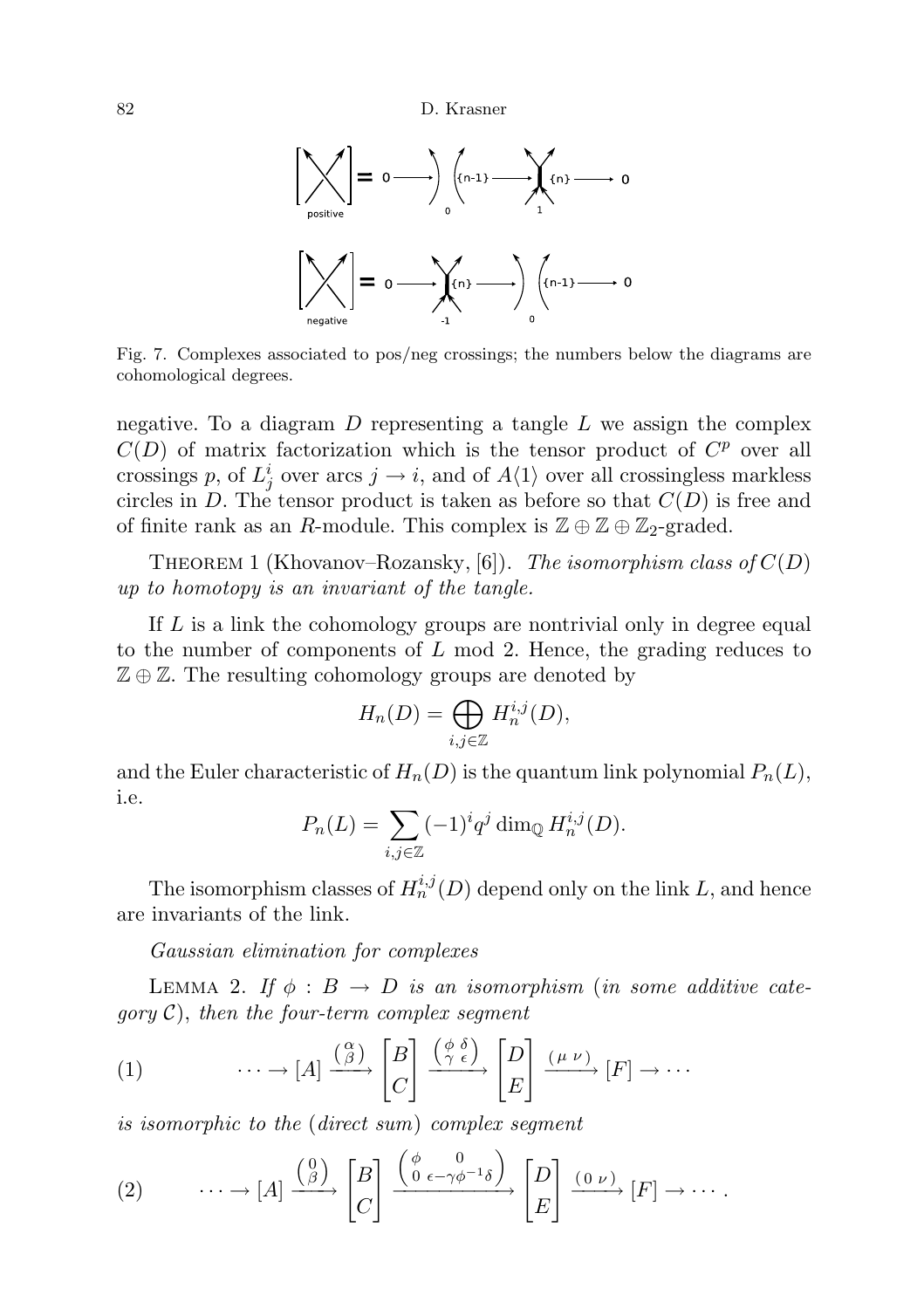Both of these complexes are homotopy equivalent to the (simpler) complex segment

(3) 
$$
\cdots \to [A] \xrightarrow{(\beta)} [C] \xrightarrow{(\epsilon - \gamma \phi^{-1} \delta)} [E] \xrightarrow{(\nu)} [F] \to \cdots.
$$

Here the capital letters are arbitrary columns of objects in  $\mathcal C$  and all Greek letters are arbitrary matrices representing morphisms with the appropriate dimensions, domains and ranges (all the matrices are block matrices); moreover,  $\phi : B \to D$  is an isomorphism, i.e. it is invertible.

Proof. The matrices in complexes (1) and (2) differ by a change of bases, and hence the complexes are isomorphic. (2) and (3) differ by the removal of a contractible summand; hence, they are homotopy equivalent.

3. The basic calculation. We first consider the complex associated to the tangle T in Fig. 8 with the appropriate maps  $\chi_0$  and  $\chi_1$  left out.



Fig. 8. The tangle  $T$  and its complex

We first look at the following part of the complex and, for simplicity, leave out the overall grading shifts until later:



We apply Direct Sum Decompositions 0 and I and end up with the picture of Fig. 9 where the maps  $F_1$  and  $F_2$  are isomorphisms.



Fig. 9. First part of the complex for  $T$  with decompositions

Explicitly,

$$
F_1 = \sum_{i=0}^{n-1} \text{Id} \otimes x_1^i \iota \otimes \text{Id} \quad \text{and} \quad F_2 = \sum_{j=0}^{n-2} \text{Id} \otimes \beta_j.
$$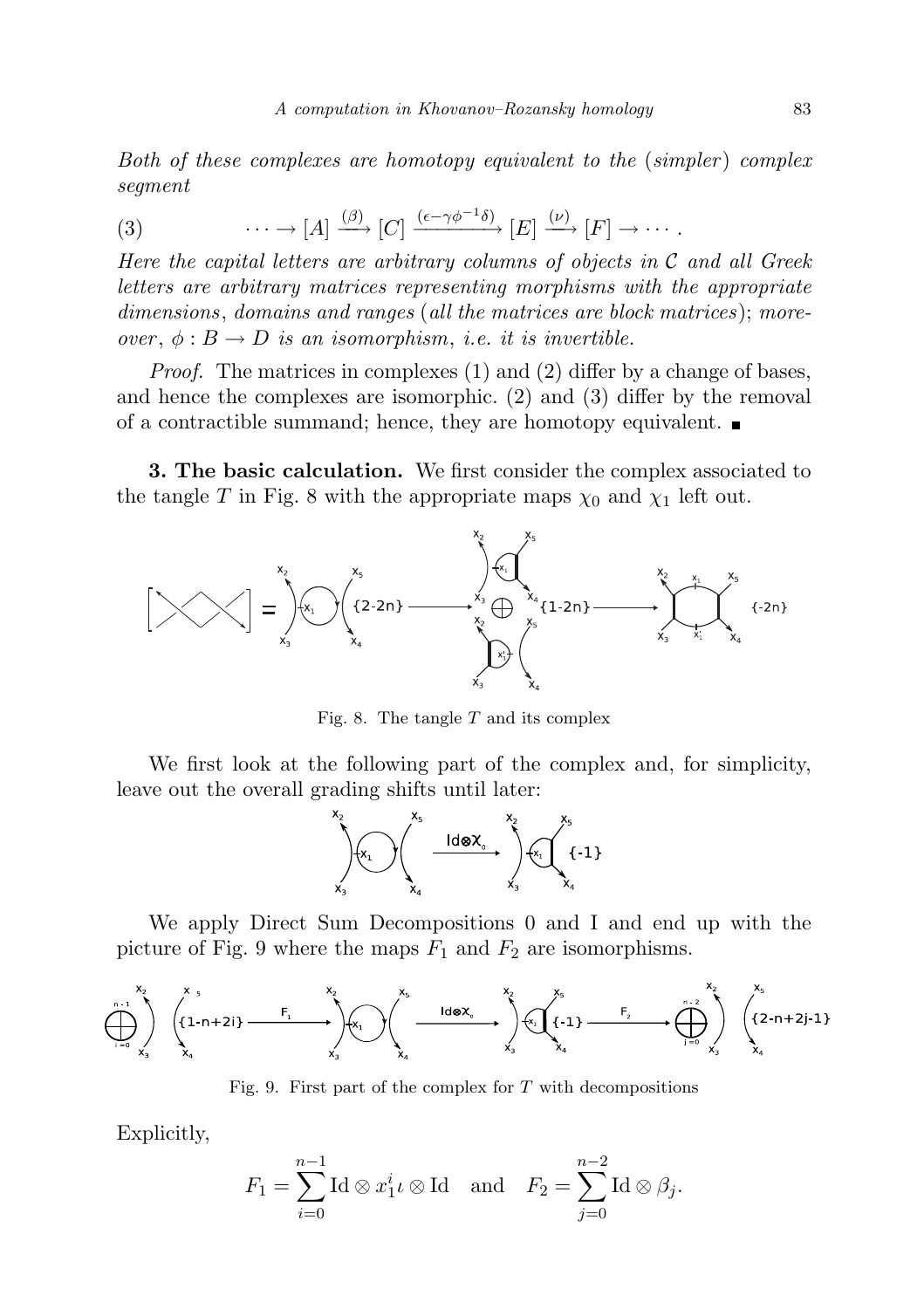Composing the maps we get

$$
F_2 \circ (\text{Id} \otimes \chi_0) \circ F_1 = \Big( \sum_{j=0}^{n-2} \text{Id} \otimes \beta_j \Big) \circ (\text{Id} \otimes \chi_0) \circ \Big( \sum_{i=0}^{n-1} \text{Id} \otimes x_1^i \iota \otimes \text{Id} \Big)
$$
  
=  $\Big( \sum_{j=0}^{n-2} \text{Id} \otimes \beta_j \Big) \circ \Big( \sum_{i=0}^{n-1} \text{Id} \otimes (\chi_0 \circ (x_1^i \iota \otimes \text{Id})) \Big)$   
=  $\sum_{j=0}^{n-2} \sum_{i=0}^{n-1} \text{Id} \otimes (\beta_j \circ \chi_0 \circ (x_1^i \iota \otimes \text{Id}))$   
=  $\sum_{j=0}^{n-2} \sum_{i=0}^{n-1} \text{Id} \otimes (\varepsilon'(x_1 - x_4)x_1^{n+i-j-2})$   
=  $\sum_{j=0}^{n-2} \sum_{i=0}^{n-1} \text{Id} \otimes (\varepsilon'(x_1^{n+i-j-1} - x_4x_1^{n+i-j-2}))$   
=  $\sum_{j=0}^{n-2} \sum_{i=0}^{n-1} \text{Id} \otimes (\varepsilon(x_1^{n+i-j-1} - x_4\varepsilon(x_1^{n+i-j-2})).$ 

To go from line 3 to 4 and 4 to 5, recall that  $\beta_j = \varepsilon' \circ \chi_1 x_1^{n-j-2}$  $_1^{n-j-2}$  and  $\chi_1 \circ \chi_0 = x_1 - x_4 = x_1 - x_5$ . [Note: for lack of better notation, we use " $\Sigma$ " to indicate both a map from a direct sum and an actual sum, as seen above indexed  $i$  and  $j$  respectively.]

Now  $\Theta =$  Id if  $i = j$ ,  $-x_4$  if  $i = j + 1$ , and 0 otherwise;  $F_2 \circ (\text{Id} \otimes \chi_0) \circ F_1$ is given by the following  $(n-1) \times (n-1)$  matrix:

|                | $\begin{bmatrix} \text{Id} & -x_4 \\ 0 & \text{Id} \end{bmatrix}$ | $\overline{0}$ |   |                            |        |
|----------------|-------------------------------------------------------------------|----------------|---|----------------------------|--------|
|                |                                                                   | $-x_4$         | 0 |                            |        |
| $\bullet$<br>٠ |                                                                   |                |   |                            |        |
| $\bullet$      |                                                                   |                |   |                            |        |
|                |                                                                   |                | 0 | $\mathop{\rm Id}\nolimits$ | $-x_4$ |

.

Using Gaussian Elimination for complexes it is easy to see that, up to homotopy, only the top degree term survives. By degree, we mean one with respect to the above grading shifts.

Now we look at the following subcomplex:

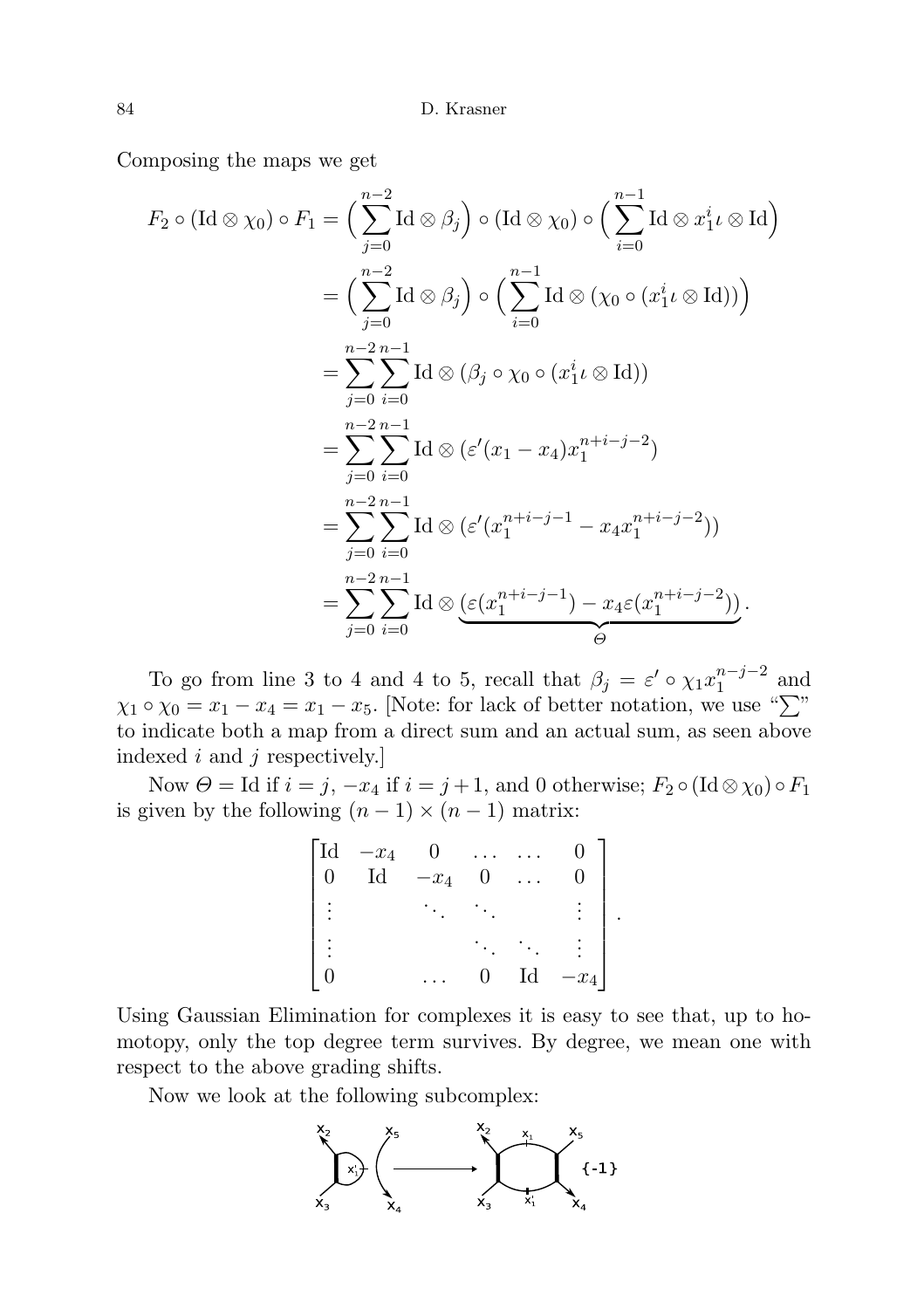

Fig. 10. The second part of the complex for  $T$  with decompositions

 $\sum$ Including all the isomorphisms we have the complex in Fig. 10, with  $G_1 = \sum_{i=0}^{n-2} \alpha_i \otimes \text{Id}$  and  $G_2 = S \oplus \sum_{j=0}^{n-3} \beta_j$  (S is the saddle map).

Composing these maps we get

$$
G_{2} \circ \chi_{0}'' \circ G_{1}
$$
\n
$$
= \left( S \oplus \sum_{j=0}^{n-3} \beta_{j} \right) \circ \chi_{0}'' \circ \left( \sum_{i=0}^{n-2} \alpha_{i} \otimes \mathrm{Id} \right)
$$
\n
$$
= \left( S \oplus \sum_{j=0}^{n-3} \beta \sum_{a+b+c=n-3-j} x_{2}^{a} x_{4}^{b} x_{1}^{c} \right) \circ \chi_{0}'' \circ \left( \sum_{i=0}^{n-2} \sum_{k=0}^{i} x_{1}^{k} x_{2}^{i-k} \alpha \otimes \mathrm{Id} \right)
$$
\n
$$
= \left( S \oplus \sum_{j=0}^{n-3} \varepsilon' \circ \chi_{1}'' \circ \chi_{1}' \sum_{a+b+c=n-3-j} x_{2}^{a} x_{4}^{b} x_{1}^{c} \right) \circ \chi_{0}'' \circ \left( \sum_{i=0}^{n-2} \sum_{k=0}^{i} x_{1}^{k} x_{2}^{i-k} \chi_{0}' \circ \iota' \otimes \mathrm{Id} \right)
$$
\n
$$
= \overline{S} \oplus \sum_{j=0}^{n-3} \sum_{i=0}^{n-2} \varepsilon' \circ \chi_{1}'' \circ \chi_{1}' \chi_{0}'' \circ \chi_{0}' \circ \left( \sum_{a+b+c=n-3-j} x_{2}^{a} x_{4}^{b} x_{1}^{c} \right) \left( \sum_{k=0}^{i} x_{1}^{k} x_{2}^{i-k} \right) \iota'
$$
\n
$$
= \overline{S} \oplus \sum_{j=0}^{n-3} \sum_{i=0}^{n-2} \varepsilon' (x_{1}^{2} - x_{1} x_{2} - x_{1} x_{4} + x_{2} x_{4}) \left( \sum_{a+b+c=n-3-j} x_{2}^{a} x_{4}^{b} x_{1}^{c} \right) \left( \sum_{k=0}^{i} x_{1}^{k} x_{2}^{i-k} \right) \iota'
$$

where

(4) 
$$
\overline{S} = S \circ \chi_0'' \circ \Biggl( \sum_{i=0}^{n-2} \sum_{k=0}^i x_1^k x_2^{i-k} \chi_0' \circ \iota' \otimes \mathrm{Id} \Biggr).
$$

To go from line 4 to 5 we recall what these  $\chi$ 's are:



We have  $\chi_1'' \circ \chi_0'' \circ \chi_1' \circ \chi_0' = (x_4 - x_1)(x_2 - x_1) = x_1^2 - x_1x_2 - x_1x_4 + x_2x_4$ so now we just have to figure what happens with  $\Omega$ .

CLAIM. If  $i < j$  then  $\Omega = 0$  and if  $i = j$  then  $\Omega = Id$ .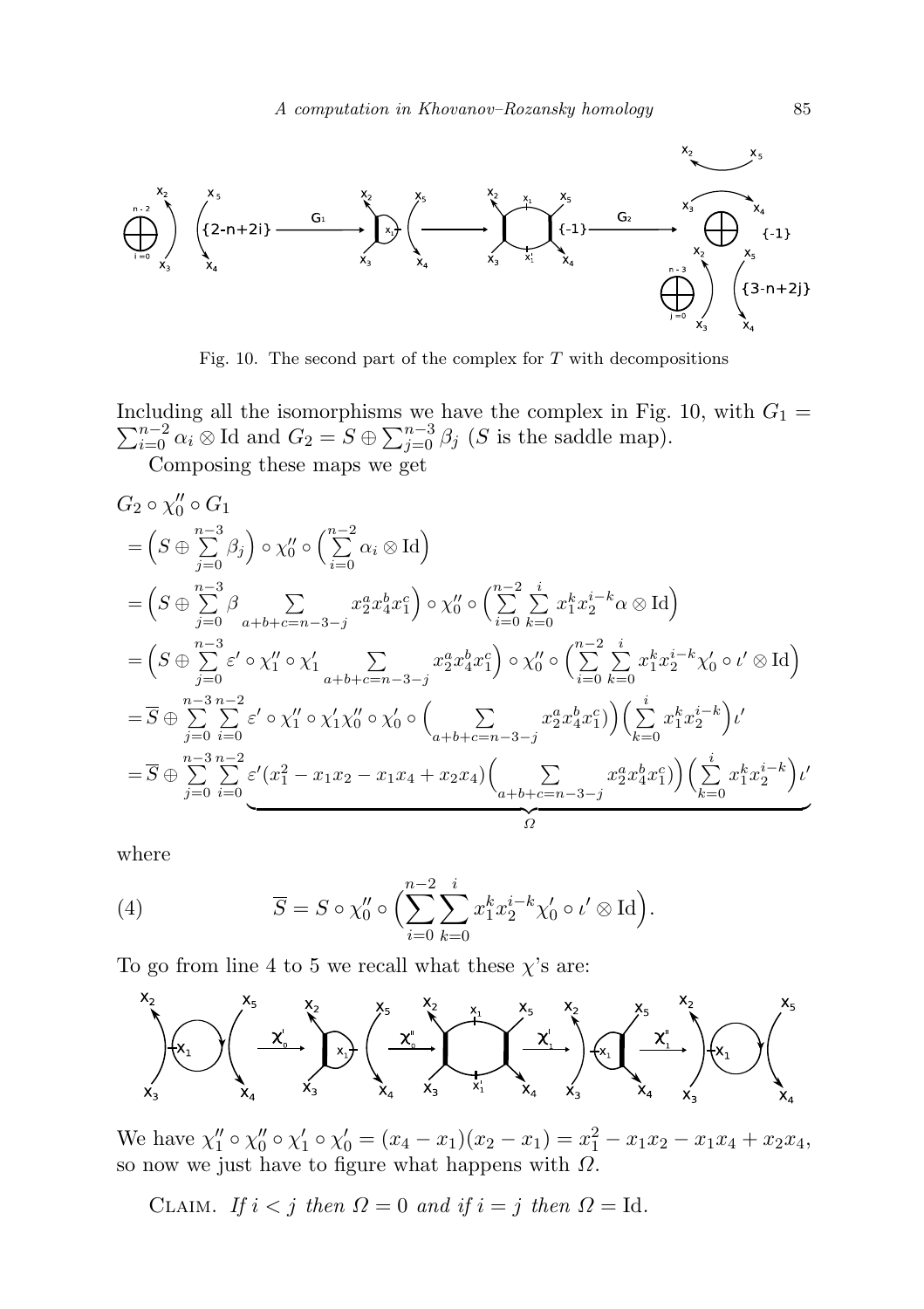*Proof.* This is just a simple check. The only thing to note is that  $\Omega \neq 0$ iff one of the following occurs:

- 1)  $c + k = n 1$ ,
- 2)  $c + k + 1 = n 1$ ,
- 3)  $c + k + 2 = n 1$ .

So  $i < j \Rightarrow k < j$ , so say  $c + k = n - 1$ . Then  $a + b + c = a + b + n - 1 - k =$  $n-3-j$ , so  $a+b=-2+k-j < 0$ , a contradiction, since  $a, b, c$  are nonnegative integers. The other two cases are similar.

From the above we see that we need k at least equal to j. So if  $i = j = k$ and  $c + k + 2 = n - 1$  then  $a + b + c = a + b + n - 3 - k = n - 3 - j$ , so  $a + b = 0$  and  $\Omega =$  Id. The other two cases force  $a + b < 0$ .

So the matrix for  $\Omega$  looks like



Using Gaussian Elimination we see that only the entry corresponding to  $i = n - 2$  survives and the original complex is homotopic to



where

$$
A = \begin{bmatrix} \mathrm{Id} & -x_4 & 0 & \dots & \dots & 0 & 0 \\ 0 & \mathrm{Id} & -x_4 & 0 & \dots & 0 & 0 \\ \vdots & \vdots & \ddots & \vdots & \vdots & \vdots \\ \vdots & \vdots & \ddots & \vdots & \vdots \\ 0 & \dots & \dots & 0 & \mathrm{Id} & -x_4 \\ 0 & \dots & \dots & 0 & -\mathrm{Id} & x_2 \end{bmatrix}
$$

.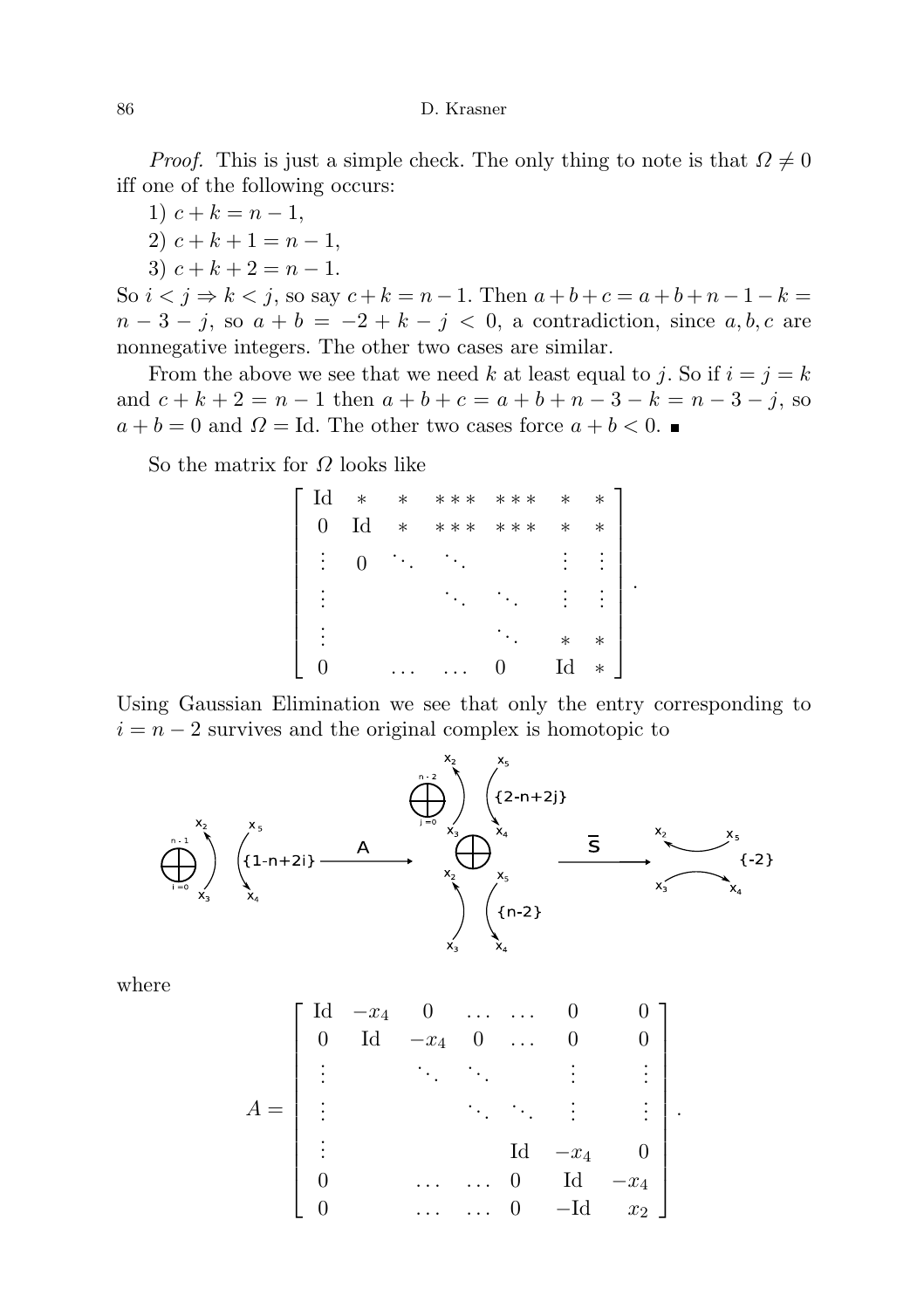This is just our original matrix  $\Theta$  but with one more row for the extra term, for which the entries are computed identically as we have already done. We reduce the complex in Fig. 8, insert the overall grading shifts and arrive at our desired conclusion, shown in Fig. 11.

$$
\left[\begin{matrix} x_2 \\ x_3 \end{matrix}\right] = \int_{x_3}^{x_5} \underbrace{\begin{matrix} x_5 \\ \{ -n+1 \} \end{matrix}}_{x_4} + \int_{x_3}^{x_2-x_4} \underbrace{\begin{matrix} x_5 \\ \{ -n-1 \} \end{matrix}}_{x_5} + \underbrace{\begin{matrix} x_2 \\ x_3 \end{matrix}}_{x_4} + \sum_{x_5}^{x_5} \underbrace{\begin{matrix} x_5 \\ \{ -2n \} \end{matrix}}_{x_6}
$$

Fig. 11. The reduced complex for tangle T

Note: to convince ourselves that the map  $S$  above is indeed the "saddle" map as prescribed, we need only know that the hom-space of degree zero maps between the two rightmost diagrams above is 1-dimensional, in the homotopy category, and then argue that the map is nonzero. This can be done by say closing off the two ends of the tangle above so that we have a nonstandard diagram of the unknot and looking at the cohomology of the associated complex. We leave the details to the reader and refer to [6] for hom-space calculations.

4. Basic tensor product calculation. We now consider our tangle T composed with itself, i.e. the tangle gotten by taking two copies of T



Fig. 12. Complex for the tensor product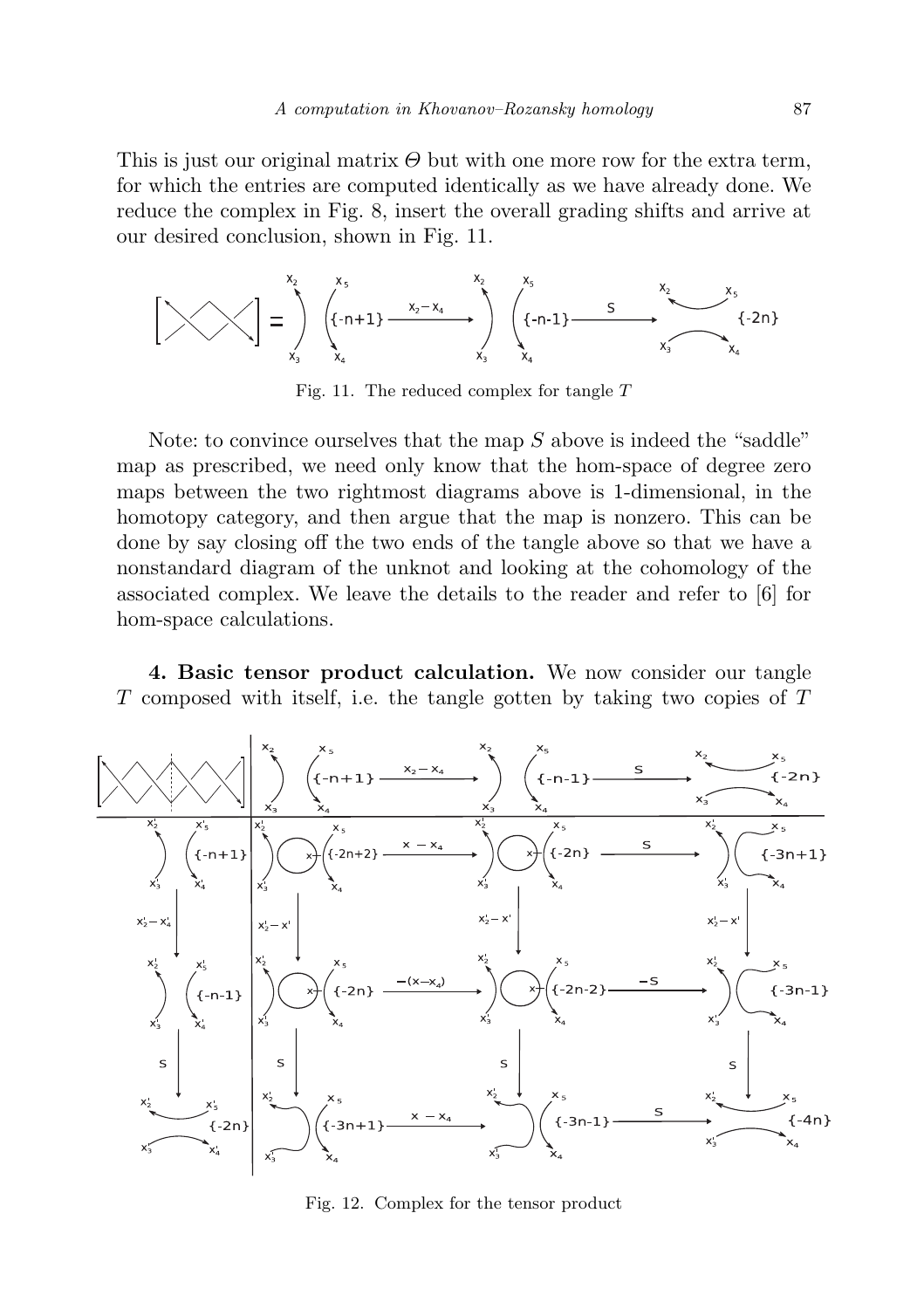and gluing the rightmost ends of one to the leftmost of the other. On the complex level this corresponds to taking the tensor product of the complex for T with itself while keeping track of the associated markings.

Note that when we take the tensor product we need to keep track of markings. For example, in the leftmost entry of the tensored complex,  $x_2 =$  $x'_5 = x'_4 = x_3$ , which we denote simply by x, etc.

As before, we decompose entries in the complex into direct sums of simpler objects, compute the differentials and reduce using Gaussian Elimination. In a number of instances we will restrict ourselves to the  $n = 3$  case, as the general case works in exactly the same way with the computation more cumbersome.

We break the computation up based on homological grading.

DEGREE 0:



Fig. 13. Degree 0 to 1

where

 $\mathbf{r}$ 

$$
M_0 = \begin{bmatrix} \sum_{i,j=0}^{n-1} \mathrm{Id} \otimes \varepsilon(x^{n+i-j} - x^{n-1+i-j} x_4) \iota \otimes \mathrm{Id} \\ \sum_{i,j=0}^{n-1} \mathrm{Id} \otimes \varepsilon(x_2' x^{n-1+i-j} - x^{n+i-j}) \iota \otimes \mathrm{Id} \end{bmatrix}.
$$

For  $n = 3$  we have the following:

$$
\begin{bmatrix} -x_4 & 0 & 0 \\ \mathrm{Id} & -x_4 & 0 \\ 0 & \mathrm{Id} & -x_4 \\ x'_2 & 0 & 0 \\ -\mathrm{Id} & x'_2 & 0 \\ 0 & -\mathrm{Id} & x'_2 \end{bmatrix} \xrightarrow[\text{reduce}]{\text{reduce}} \begin{bmatrix} \mathrm{Id} & -x_4 \\ -x_4^2 & 0 \\ x'_2x_4 & 0 \\ x'_2 - x_4 & 0 \\ -\mathrm{Id} & x'_2 \end{bmatrix} \xrightarrow[\text{reduce}]{\text{reduce}} \begin{bmatrix} 0 \\ x'_2x_4^2 \\ x'_2x_4 - x_4^2 \\ x'_2 - x_4 \end{bmatrix} = \overline{M}_0
$$

[Note: we first permute the rows in the first half of the matrix so that the Id maps appear on the diagonal.]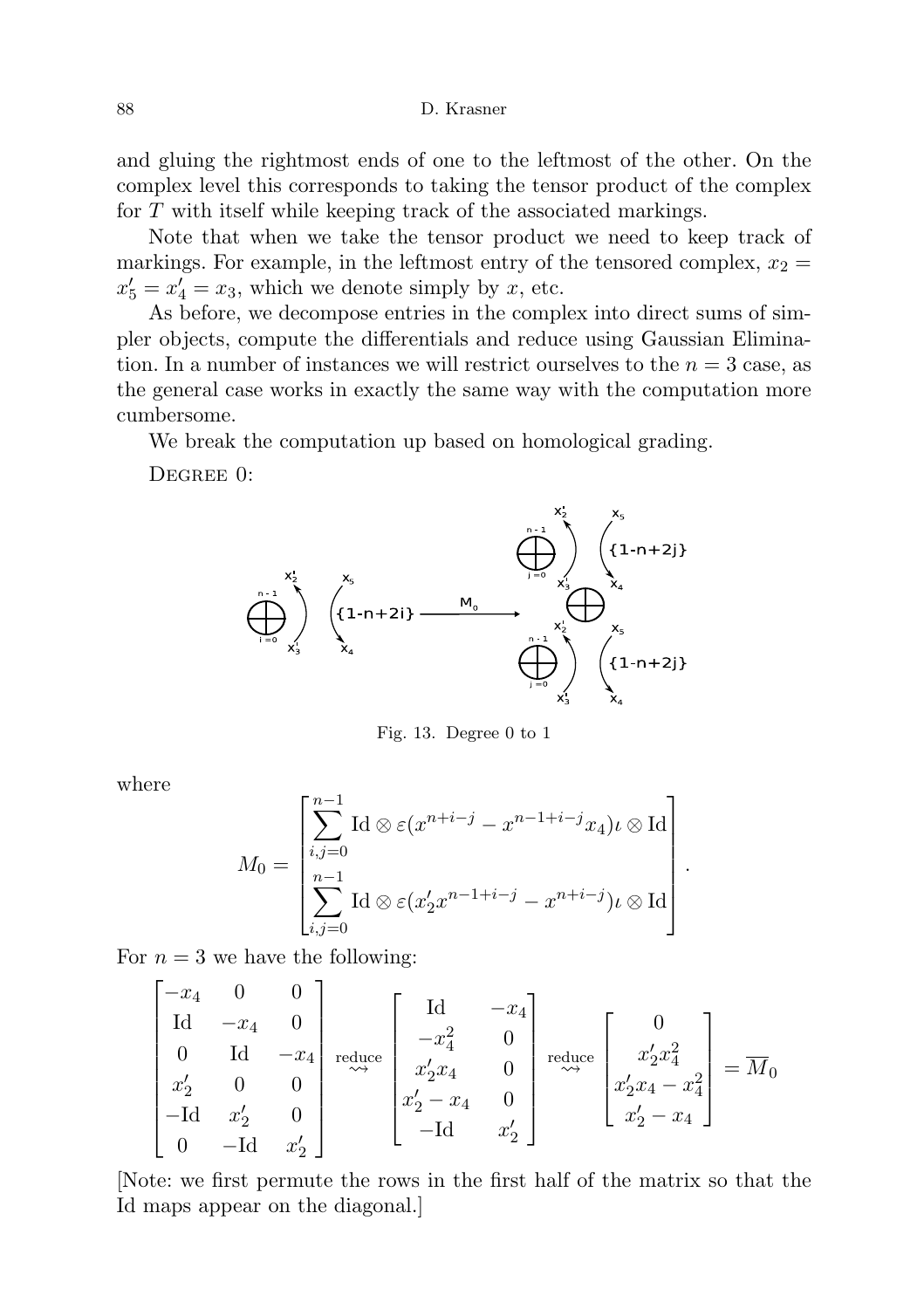The general case is exactly the same, i.e. in the leftmost matrix above, the upper and lower  $3 \times 3$  matrices become expanded to similar  $n \times n$  matrices. Hence, the complex reduces to:



Fig. 14. Degree 0 to 1

DEGREE 1:



Fig. 15. Degree 1 to 2

with

$$
M_1 := \begin{bmatrix} \mathrm{Id} \otimes S \circ \iota \otimes \mathrm{Id} & \{0\}_{1 \times n} \\ M_1^a & M_1^b \\ \{0\}_{n \times 1} & M_1^c \end{bmatrix}
$$

where

$$
M_1^a = \sum_{j=0}^{n-1} \mathrm{Id} \otimes \varepsilon (x_2' x^{n-1-j} - x^{n-j}) \iota \otimes \mathrm{Id},
$$
  
\n
$$
M_1^b = \sum_{i,j=0}^{n-1} \mathrm{Id} \otimes \varepsilon (x_4 x^{n-1-j+i} - x^{n-j+i}) \iota \otimes \mathrm{Id},
$$
  
\n
$$
M_1^c = \sum_{i=0}^{n-1} \mathrm{Id} \otimes x^i S \circ \iota \otimes \mathrm{Id}.
$$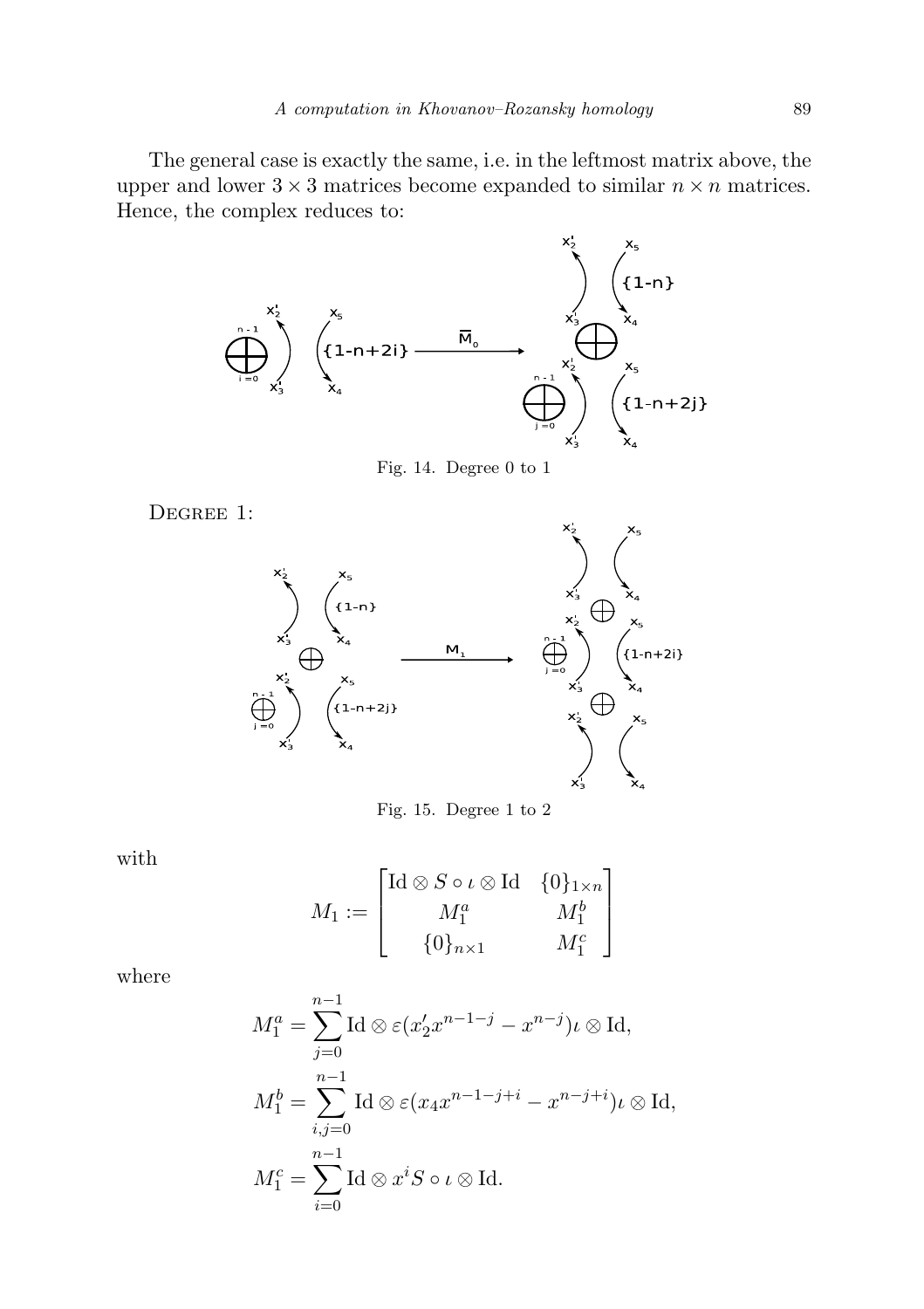Note:  $x^i S \circ \iota$  here is equal to multiplication by  $x_2'^i$ . Expanding we get



and we have the following:



Fig. 16. Degree 1 to 2

DEGREE 2 AND 3: The complex now is pretty simple:



Fig. 17. Degree 2 and 3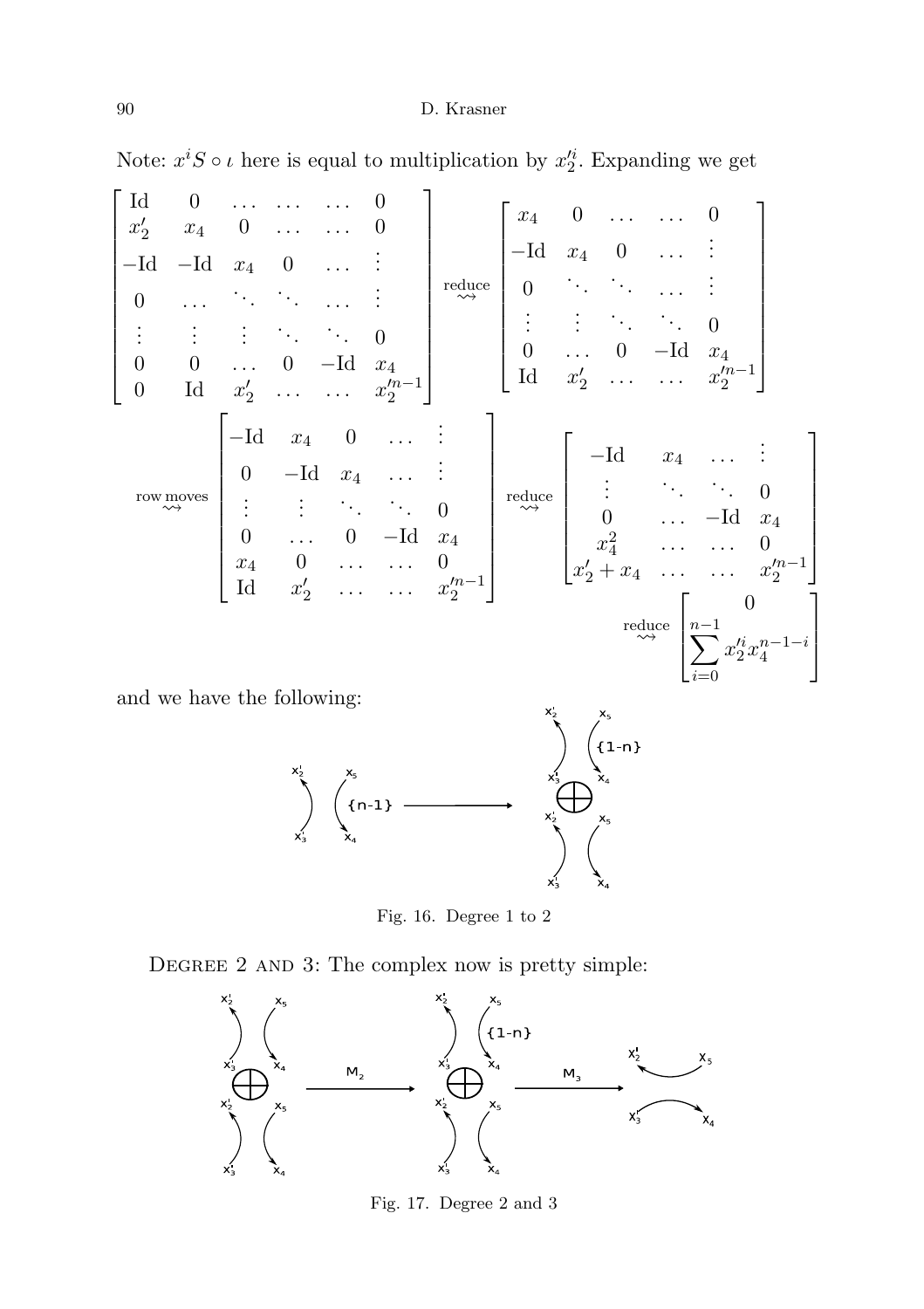A computation in Khovanov–Rozansky homology 91

$$
M_2 = \begin{bmatrix} -(\mathrm{Id} \otimes S \circ \iota) \otimes \mathrm{Id} & \mathrm{Id} \otimes (S \circ \iota \otimes \mathrm{Id}) \\ 0 & x_2' - x_4 \end{bmatrix}, \quad M_3 = [S \quad S].
$$

All we have to do is note that Id  $\otimes S \circ \iota \otimes Id = Id$  reduce, insert the grading shifts and arrive at the desired conclusion, shown in Fig. 18, with  $A = \sum_{i=0}^{n-1} x_2^{i} x_4^{n-1-i}.$ 

$$
\left[\begin{matrix} x_1 \\ x_2 \end{matrix}\right] \left(\begin{matrix} x_3 & x_2 \\ x_3 & x_4 \end{matrix}\right) \left(\begin{matrix} x_5 & x_2 \\ x_1 + 1 \end{matrix}\right) \left(\begin{matrix} x_5 & x_1 \\ x_2 - x_4 \end{matrix}\right) \left(\begin{matrix} x_5 & x_2 \\ x_1 - 1 \end{matrix}\right) \left(\begin{matrix} x_5 & x_2 \\ x_3 - x_4 \end{matrix}\right) \left(\begin{matrix} x_3 & x_2 \\ x_3 - x_4 \end{matrix}\right) \left(\begin{matrix} x_3 & x_2 \\ x_3 - x_4 \end{matrix}\right) \left(\begin{matrix} x_3 & x_4 \\ x_5 & x_5 \end{matrix}\right) \left(\begin{matrix} x_3 & x_4 \\ x_4 & x_5 \end{matrix}\right) \left(\begin{matrix} x_3 & x_4 \\ x_5 & x_5 \end{matrix}\right) \left(\begin{matrix} x_3 & x_4 \\ x_5 & x_5 \end{matrix}\right) \left(\begin{matrix} x_3 & x_4 \\ x_5 & x_5 \end{matrix}\right) \left(\begin{matrix} x_3 & x_4 \\ x_5 & x_5 \end{matrix}\right) \left(\begin{matrix} x_3 & x_4 \\ x_5 & x_5 \end{matrix}\right) \left(\begin{matrix} x_3 & x_4 \\ x_5 & x_5 \end{matrix}\right) \left(\begin{matrix} x_3 & x_4 \\ x_5 & x_5 \end{matrix}\right) \left(\begin{matrix} x_3 & x_4 \\ x_5 & x_5 \end{matrix}\right) \left(\begin{matrix} x_3 & x_4 \\ x_5 & x_5 \end{matrix}\right) \left(\begin{matrix} x_3 & x_4 \\ x_5 & x_5 \end{matrix}\right) \left(\begin{matrix} x_3 & x_4 \\ x_5 & x_5 \end{matrix}\right) \left(\begin{matrix} x_3 & x_4 \\ x_5 & x_5 \end{matrix}\right) \left(\begin{matrix} x_3 & x_4 \\ x_5 & x_5 \end{matrix}\right) \left(\begin{matrix} x_3 & x_4 \\ x_5 & x_5 \end{matrix}\right) \left(\begin{matrix} x_3 & x_4 \\ x_5 & x_5 \end{matrix}\right) \left(\begin{matrix} x_3 & x_4 \\ x_5 & x_5 \end{matrix}\right) \left(\begin{matrix} x_3 & x_4 \\ x
$$

Fig. 18. The tensor complex

**5. The general case.** We suppose by induction that the  $k$ -fold tensor product of our basic complex has the form as above in Fig. 18 with alternating maps  $x_2' - x_4$  and A, the last map being the saddle cobordism S, and investigate what happens when we add one more iteration. As before, this corresponds to tensoring with another copy of the reduced complex for tangle  $T$ , i.e. the one in Fig. 11, but as we will see below, "most" of this new complex is null-homotopic and it suffices to consider only the part depicted in Fig. 19. Note that here the bottom row is a subcomplex which is isomorphic to that of the top tangle and we claim that, up to homotopy, this plus two more terms in leftmost homological degree is exactly what survives. The remaining calculation is left to clear up this statement and we begin by taking a look at the part of the complex depicted in Fig. 19,



Fig. 19. Tensoring the complex with another copy of the basic tangle  $T$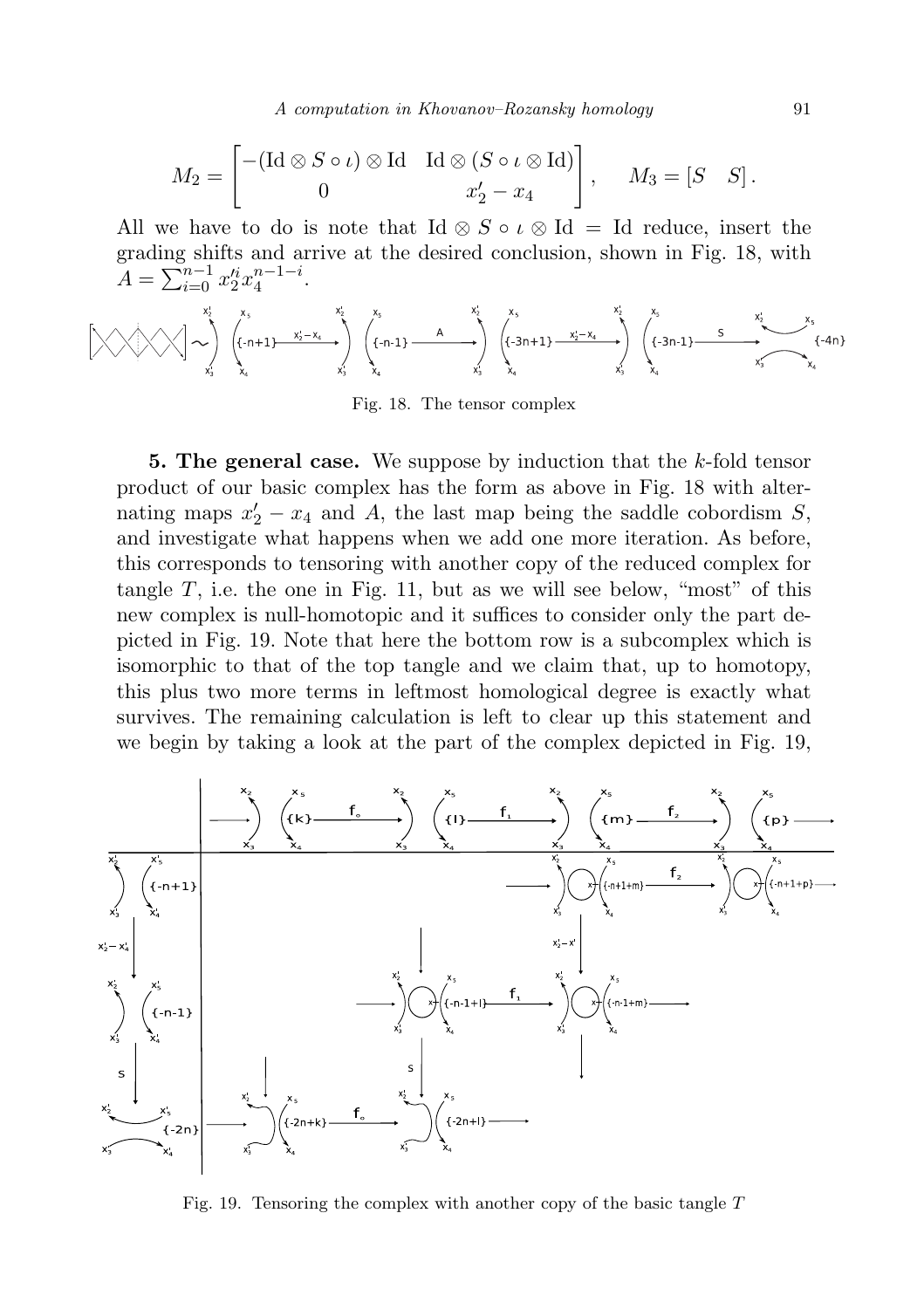shown in Fig. 20.



Fig. 20. Decomposing the entries of the general tensor product

Of course, we have once again decomposed the complex and left out the overall grading shifts until later.

The above composition of maps is

$$
\begin{bmatrix}\nM^a & \{0\}_{n \times n} & \{0\}_{n \times 1} \\
M^b & M^c & \{0\}_{n \times 1} \\
\{0\}_{1 \times n} & M^d & f_0\n\end{bmatrix}
$$

where

$$
M^{a} = \sum_{i,j=0}^{n-1} \operatorname{Id} \otimes \varepsilon f_{2} x^{n-1-j+i} \iota \otimes \operatorname{Id}, \qquad M^{c} = -\sum_{i,j=0}^{n-1} \operatorname{Id} \otimes \varepsilon f_{1} x^{n-1-j+i} \iota \otimes \operatorname{Id},
$$
  

$$
M^{b} = \sum_{i,j=0}^{n-1} \operatorname{Id} \otimes \varepsilon x^{n-1-j} (x'_{2} - x) x^{i} \iota \otimes \operatorname{Id}, \qquad M^{d} = \sum_{j=0}^{n-1} \operatorname{Id} \otimes x^{n-1-j} S \circ \iota \otimes \operatorname{Id}.
$$

Expanding, with  $f_0 = f_2 = x - x_4$  and  $f_1 = \sum_{m=0}^{n-1} x^m x_4^{n-1-m}$ , we get the following submatrices:

$$
M^{a} = \begin{bmatrix} -x_{4} & 0 & \dots & \dots & 0 \\ \mathrm{Id} & -x_{4} & 0 & \dots & \vdots \\ 0 & \mathrm{Id} & -x_{4} & \dots & \vdots \\ \vdots & \vdots & \ddots & \ddots & 0 \\ 0 & \dots & 0 & \mathrm{Id} & -x_{4} \end{bmatrix}, M^{b} = \begin{bmatrix} x'_{2} & 0 & \dots & \dots & 0 \\ -\mathrm{Id} & x'_{2} & 0 & \dots & \vdots \\ 0 & -\mathrm{Id} & x'_{2} & \dots & \vdots \\ \vdots & \vdots & \ddots & \ddots & 0 \\ 0 & \dots & 0 & -\mathrm{Id} & x'_{2} \end{bmatrix},
$$

$$
M^{c} = - \begin{bmatrix} x^{n-1}x_{4}^{n-1} & 0 & \dots & \dots & 0 \\ * & x^{n-1}x_{4}^{n-1} & 0 & \dots & 0 \\ \vdots & \vdots & \ddots & \vdots & \vdots \\ * & \dots & \vdots & \ddots & \vdots \\ * & \dots & \vdots & \ddots & \vdots \\ \mathrm{Id} & * & \dots & \dots & x^{n-1}x_{4}^{n-1} \end{bmatrix}.
$$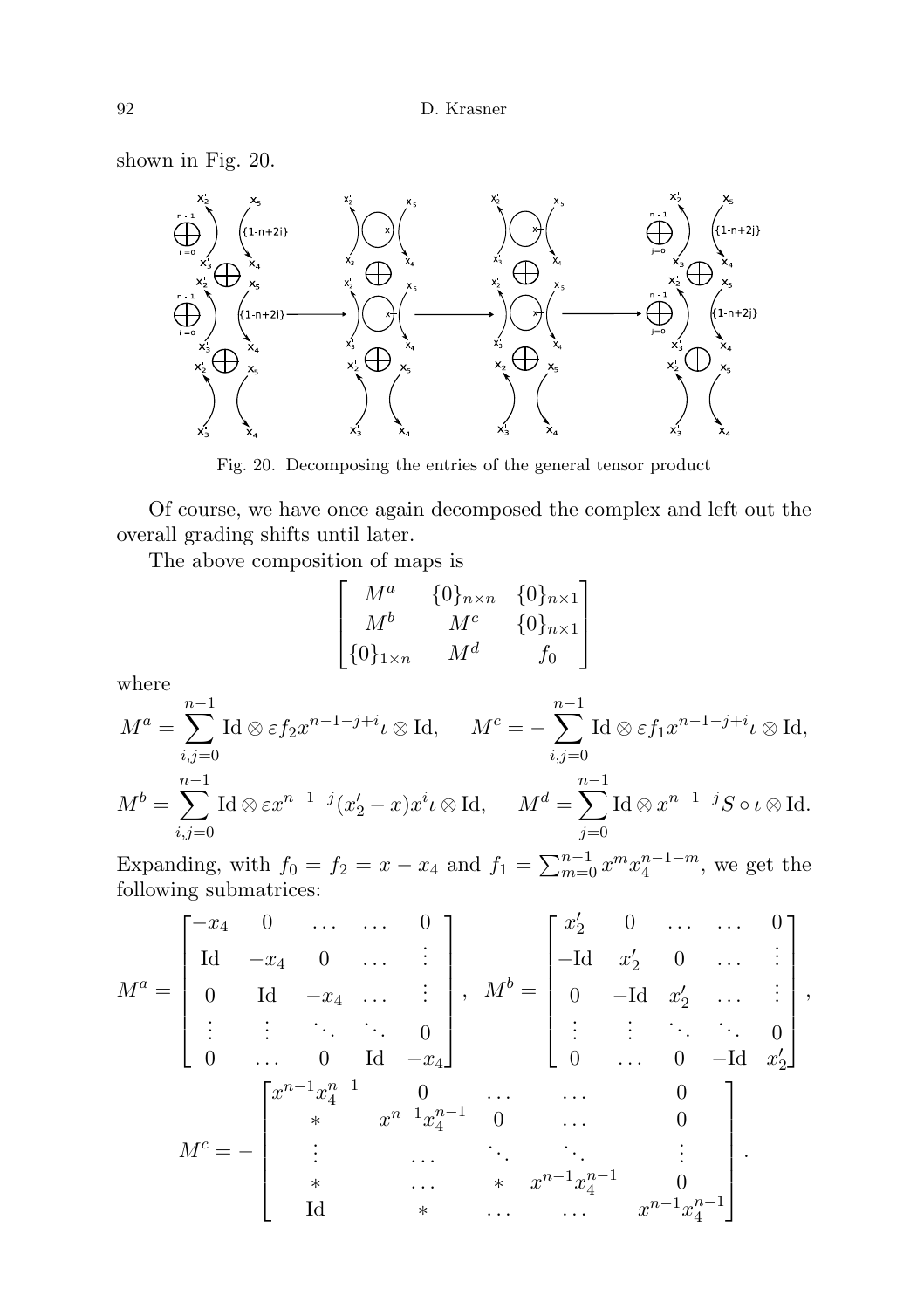Now this might look like a mess to reduce, but the thing to notice is that, in the corresponding summand in our decomposition, the first matrix above kills off all but the topmost degree terms (with respect to the decomposition-induced grading shifts), whereas the Id map found in the bottom-left corner of the second kills off precisely the topmost degree term. As the maps alternate when we increase cohomological grading and none of the reductions affect the bottom row (this is easy to see due to the 0's found in the first row), up to homotopy the bottom row remains altered only by a grading shift.

As far as the beginning and the end of the complex are concerned, we have already done those computations when we looked at the 2-fold tensor product. Hence, we arrive at our desired conclusion, shown in Fig. 21 with  $A = \sum_{i=0}^{n-1} x_2^{i} x_4^{n-1-i}.$ 



Fig. 21. The complex of the k-fold tensor product

Similarly we see that the tangle gotten by flipping all the crossings is as in Fig. 22.



Fig. 22. The complex of the k-fold tensor product

6. Remarks. Following [2] we can propose a similar "local" algorithm for computing Khovanov–Rozansky homology. Start with a knot or link diagram and reduce it locally using the Direct Sum Decompositions found. Then put all the pieces back together and end up with a complex where the objects are just circles, which we can further reduce to a complex of empty sets with grading shifts, i.e. direct sums of  $\mathbb Q$  where the maps are matrices with rational entries. Since a multiplication map  $\mathbb{Q} \to \mathbb{Q}$  is either zero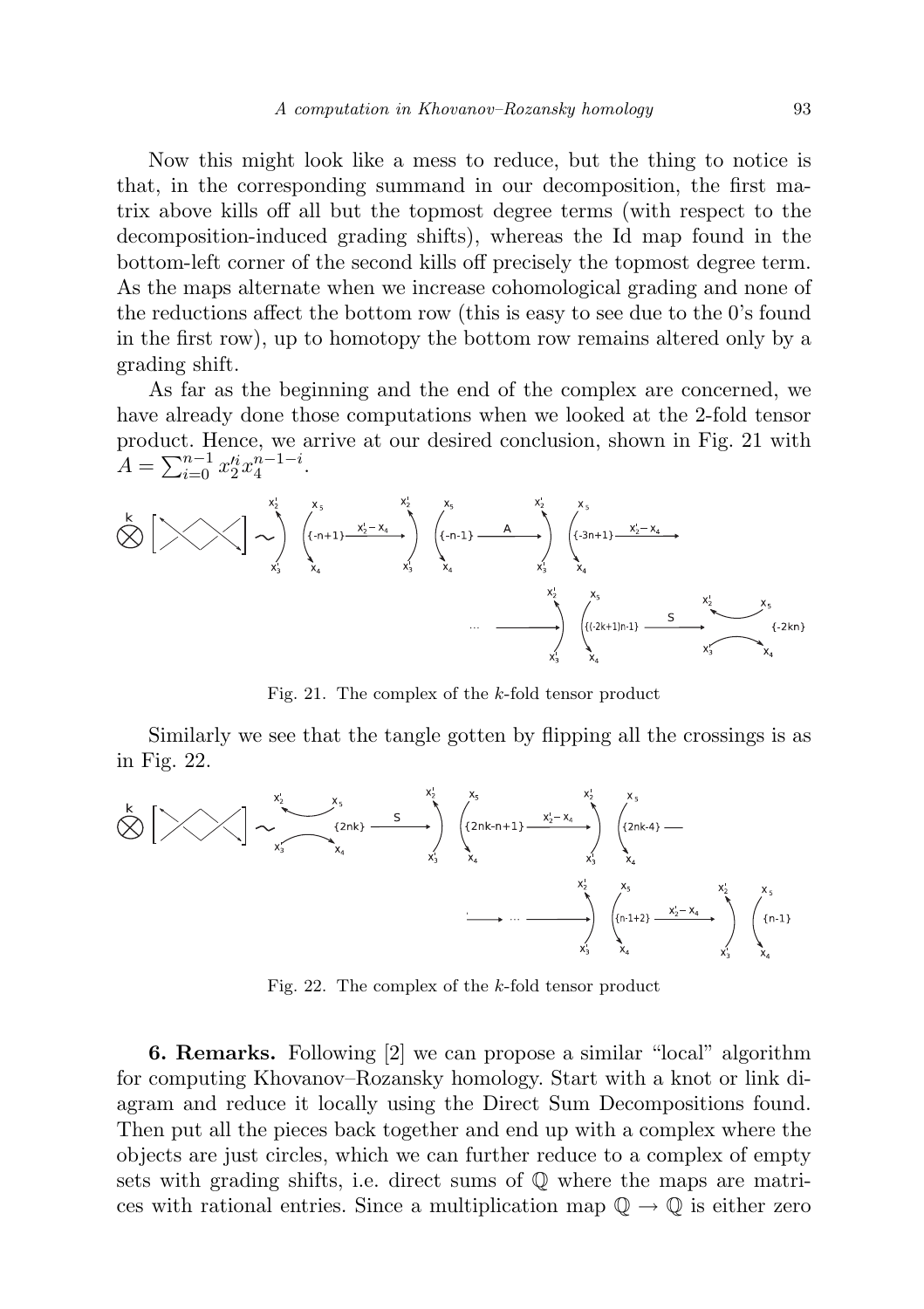or an isomorphism we can use Gaussian Elimination, as above, to further reduce this complex to one where all the differentials are zero. The computational advantage of such an algorithm is described in more detail in [2]. Unfortunately no such program exists to our knowledge.

Furthermore, for the examples of tangles we consider here the computational complexity is similar to that of  $sl_2$ -homology. As there are no more "thick edges" in any resolution, only Direct Sum Decomposition 0 is necessary to reduce the complex to Q-vector spaces and matrices between them. Potentially a modification of the existing programs could allow one to compute a large collection of examples composed from these tangles.

We have done a similar computation for the "foam" version of  $sl_3$ homology introduced in [4]. Here the nodes in the cube of resolutions are generated by maps from the empty graph to the one at the corresponding node, with some relations, and the maps are given by cobordisms between these trivalent graphs. The decompositions mimic the ones we find here, when specializing to  $n = 3$ , as do the relations on the maps. Reducing the complex as before we find that it is identical to the one found above when specialized to the  $n = 3$  case. Hence, any link that can be decomposed into the above tangles has exactly the same homology groups for the "foam" and matrix factorization version. This provides a rather vast number of examples where the isomorphism between the two theories is completely explicit. Furthermore, there did not seem to be any particular advantage in using the "foam" construction for these calculations and the author expects using "foams" to be only more cumbersome in general. However, the virtual crossings construction in the appendix of [7] is a bit easier to handle and further investigation of this could lead to other similar reductions in complexity. Analogous results can also be obtained for the  $(2, 2n+1)$  tangles with reversed orientation or for  $(2, k)$  tangles with the "standard" orientation, but in these cases "thick" edges are unavoidable unless using the construction from [7].

Acknowledgements. Firstly, and above all, I would like to thank my advisor Mikhail Khovanov. I would also like to acknowledge Yanfeng Chen for helpful discussion and Scott Morrison for pointing me to Bar-Natan's paper [2] and to the calculations in [10]. In addition many thanks to Jacob Rasmussen for his many helpful suggestions on the first draft.

### References

- [1] D. Bar-Natan, On Khovanov's categorification of the Jones polynomial, Algebr. Geom. Topology 2 (2002), 337–370; math.QA/0201043.
- [2] —, Fast Khovanov homology computations, math.GT/0606318.
- [3] —, Khovanov's homology for tangles and cobordisms, Geom. Topology 9 (2005), 1443–1499; math.GT/0410495.